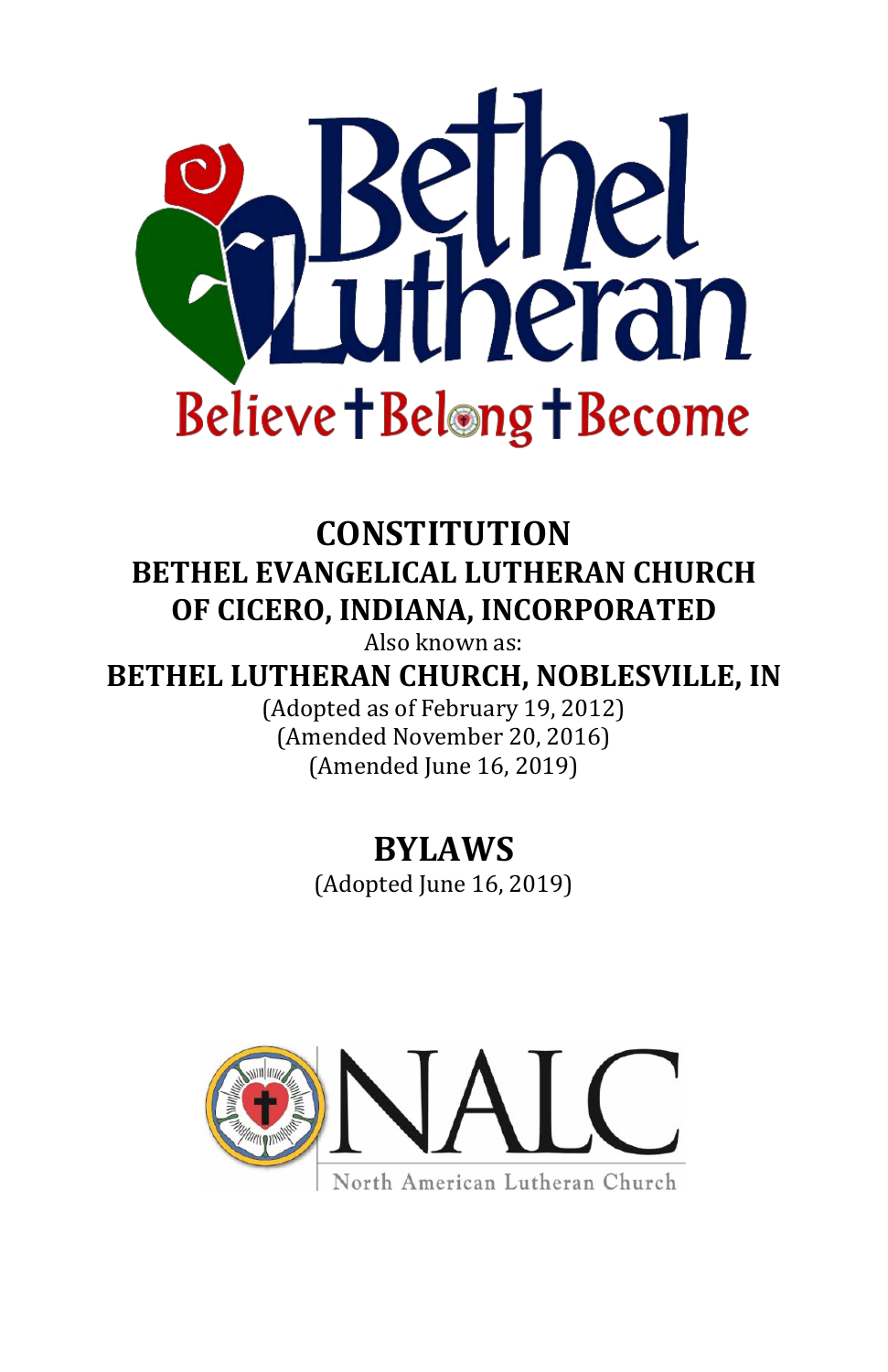# **Contents**

| Chapter 13. COMMITTEES OF THE CONGREGATION  16                   |  |
|------------------------------------------------------------------|--|
| Chapter 14. ORGANIZATIONS WITHIN THE CONGREGATION  16            |  |
| Chapter 15. DISCIPLINE OF MEMBERS AND ADJUDICATION  16           |  |
|                                                                  |  |
|                                                                  |  |
|                                                                  |  |
|                                                                  |  |
| B1.01                                                            |  |
| B <sub>1.02</sub>                                                |  |
| REMOVAL FROM MEMBERSHIP FOR INACTIVITY  21<br>B <sub>1.0</sub> 3 |  |
| B <sub>1.04</sub>                                                |  |
| B1.05                                                            |  |
| B1.06                                                            |  |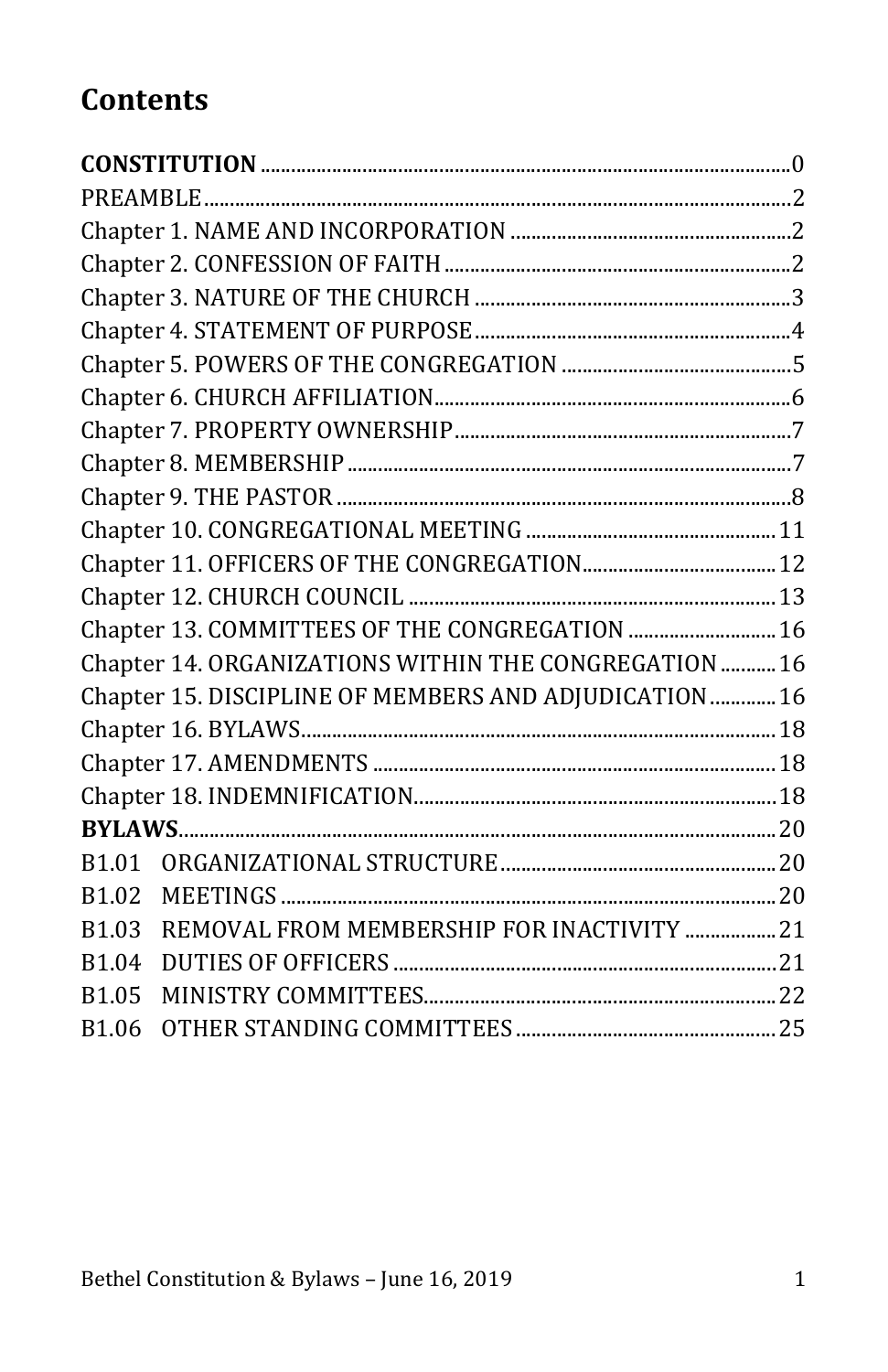## <span id="page-2-0"></span>**PREAMBLE**

We, baptized members of the Church of Christ, responding in faith to the call of the Holy Spirit through the Gospel, desiring to unite together to preach the Word, administer the sacraments, and carry out God's mission, do hereby adopt this constitution and solemnly pledge ourselves to be governed by its provisions. In the name of the Father and of the Son and of the Holy Spirit.

## <span id="page-2-1"></span>**Chapter 1. NAME AND INCORPORATION**

- **1.01.** The name of this congregation shall be Bethel Evangelical Lutheran Church of Cicero, Indiana, Incorporated.
- **1.02.** For the purpose of this constitution and any accompanying bylaws, the congregation of Bethel Evangelical Lutheran Church of Cicero, Indiana, Incorporated is hereinafter designated as "this congregation."
- **1.03.** This congregation shall be incorporated under the laws of the State of Indiana.

#### <span id="page-2-2"></span>**Chapter 2. CONFESSION OF FAITH**

This congregation incorporates Article 2 of the constitution of the North American Lutheran Church (the "NALC"), confessing:

- 2.01. The Triune God Father, Son, and Holy Spirit<sup>1</sup><br>2.02. Lesus Christ as Lord and Savior and the Gospel
- 2.02. Jesus Christ as Lord and Savior and the Gospel as the power of God for the salvation of all who believe.<br>a. lesus Christ is the Word of God incarn

Jesus Christ is the Word of God incarnate, through whom everything was made and through whose life, death, and resurrection God fashions a new creation.

b. The proclamation of God's message to us as both Law and Gospel is the Word of God, revealing judgment and mercy through word and deed, beginning with the Word in creation, continuing in the history of Israel, and centering in all its fullness in the person and work of Jesus Christ.

<sup>1</sup> The NALC does not require congregations to adopt a particular constitution. However, it does require a subscription to the NALC constitution and to the NALC confession of faith. By adopting Chapter 2, Section 6.02, and Section 6.03(c)-(d) from this model, all shown in bold, a congregation complies with these requirements.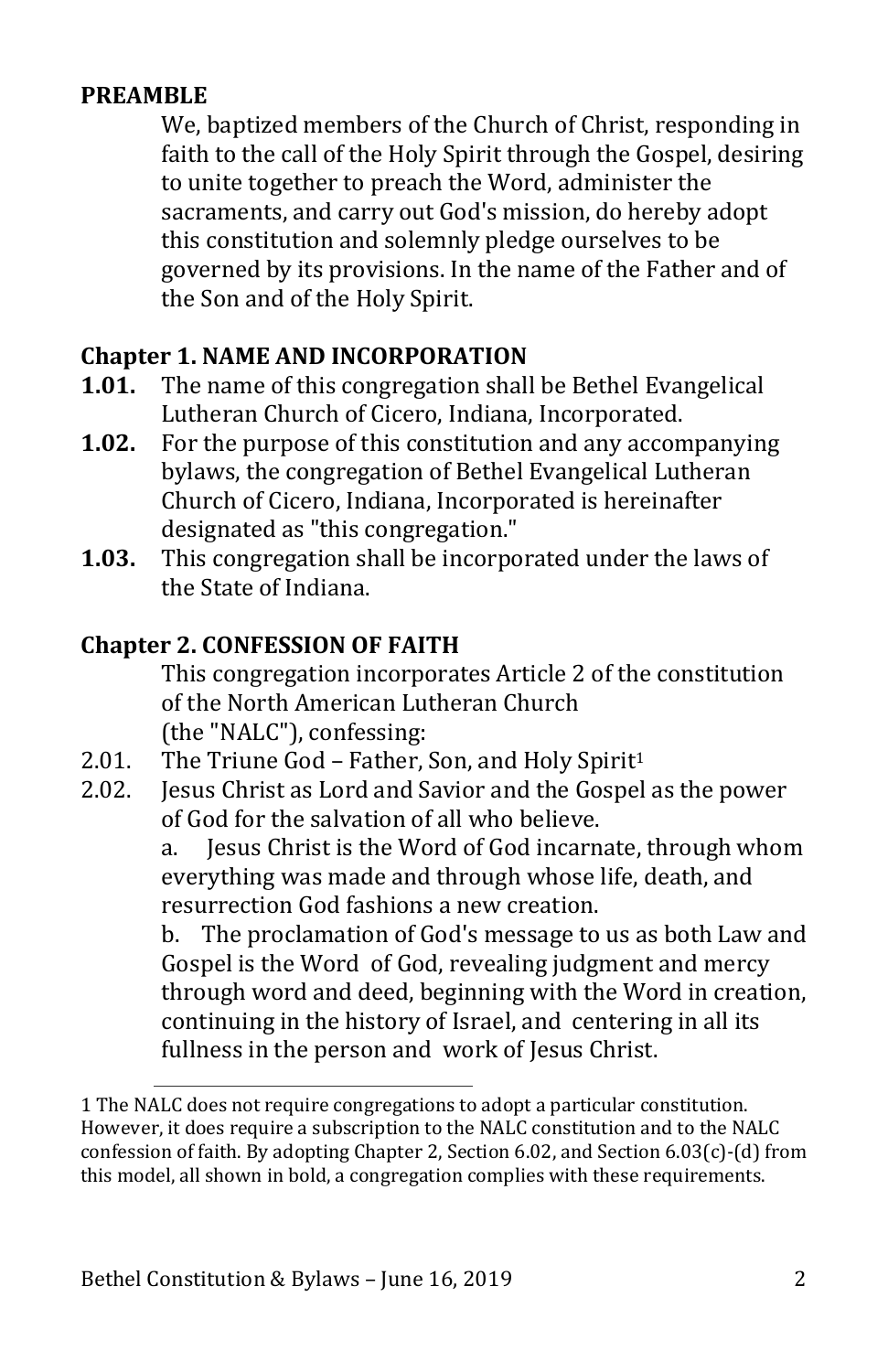c. The canonical Scriptures of the Old and New Testaments are the written Word of God. Inspired by the Holy Spirit speaking through their authors, they record and announce God's revelation centering in Jesus Christ. Through them the Holy Spirit speaks to us to create and sustain Christian faith and fellowship for service in the world.

- 2.03. The canonical Scriptures of the Old and New Testaments as the inspired Word of God and the authoritative source and norm of its proclamation, faith and life, "according to which all doctrines should and must be judged." (Formula of Concord, Epitome, Part I)
- 2.04. The Apostles', Nicene, and Athanasian Creeds as true declarations of the faith of the Church.
- 2.05. The Unaltered Augsburg Confession as a true witness to the Gospel, acknowledging as one with it in faith and doctrine all churches that likewise accept the teachings of the Unaltered Augsburg Confession.
- 2.06. The other confessional writings in the Book of Concord, namely, the Apology of the Augsburg Confession, the Smalcald Articles and the Treatise, the Small Catechism, the Large Catechism, and the Formula of Concord, as further valid interpretations of the faith of the Church.
- C2.07. The Gospel, recorded in the Holy Scriptures and confessed in the ecumenical creeds and Lutheran confessional writings, as the power of God to create and sustain the Church for God's mission in the world.

# <span id="page-3-0"></span>**Chapter 3. NATURE OF THE CHURCH**

- **3.01.** The Church is the universal assembly of all believers among whom the Gospel is preached in its purity and the holy sacraments are administered according to the Gospel. (Augsburg Confession VII)
- **3.02.** All power in the Church belongs to our Lord Jesus Christ, its head. All actions of this congregation are to be carried out under His rule and authority.
- **3.03.** The Church exists both as an inclusive fellowship and as local congregations gathered for worship and Christian service. Congregations find their fulfillment in the universal community of the Church, and the universal Church exists in and through congregations.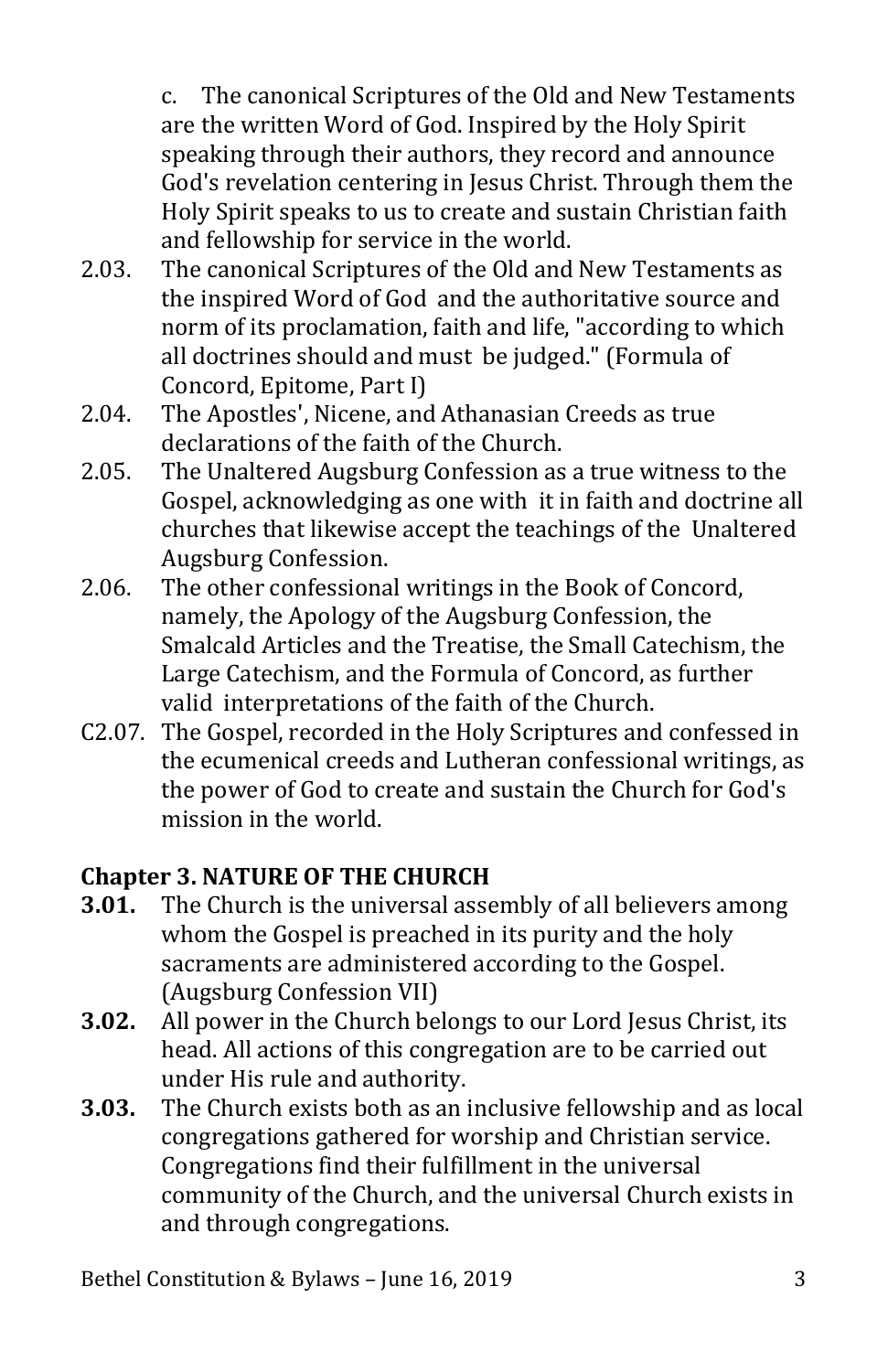**3.04.** This congregation exercises ministry within the mission of the NALC. This congregation embodies the Church in its community and, for the sake of mission, lives in cooperative partnership with other congregations and within the other structures of the NALC. This congregation shall share responsibility for the decision-making processes of the NALC.

## <span id="page-4-0"></span>**Chapter 4. STATEMENT OF PURPOSE**

- **4.01.** The hearers of the Gospel are a people, called and sent by God, Father, Son, and Holy Spirit, to be a community of faith, hope and love, who witness to Christ and His coming Kingdom before all the world.
- **4.02.** To participate in God's mission, this congregation as a part of the Church shall:

a. Give honor and glory to God, the Father, Son, and Holy Spirit, worshipping Him in proclamation of the Word and administration of the sacraments and through lives of prayer, praise, thanksgiving, witness, obedience and service.

b. Carry out Christ's Great Commission by proclaiming to all the world the Gospel of justification by grace through faith alone, according to the apostolic witness in Holy Scripture and in accordance with the Lutheran Confessions.

c. Preserve and transmit the Gospel faithfully to future generations.

d. Foster Christian fellowship and love, and extend a helping hand to humans in need.<br>e. Manifest the unity of our faith

Manifest the unity of our faith in Jesus Christ as God and Savior, and join with other Christians in prayer and action.<br>f. Nurture its members in the Word of God so as to grow

Nurture its members in the Word of God so as to grow in faith and hope and love, and to develop a sense of Christian vocation in daily life.

**4.03.** To fulfill these purposes, this congregation shall:

Provide services of worship at which the Word of God is rightly preached and the sacraments are rightly administered.<br>b. Provide na

b. Provide pastoral care and assist all members to participate in this ministry.<br>c. Challenge, equip, and su

Challenge, equip, and support all members in carrving out their calling in their daily lives and in their congregation. d. Teach the Word of God.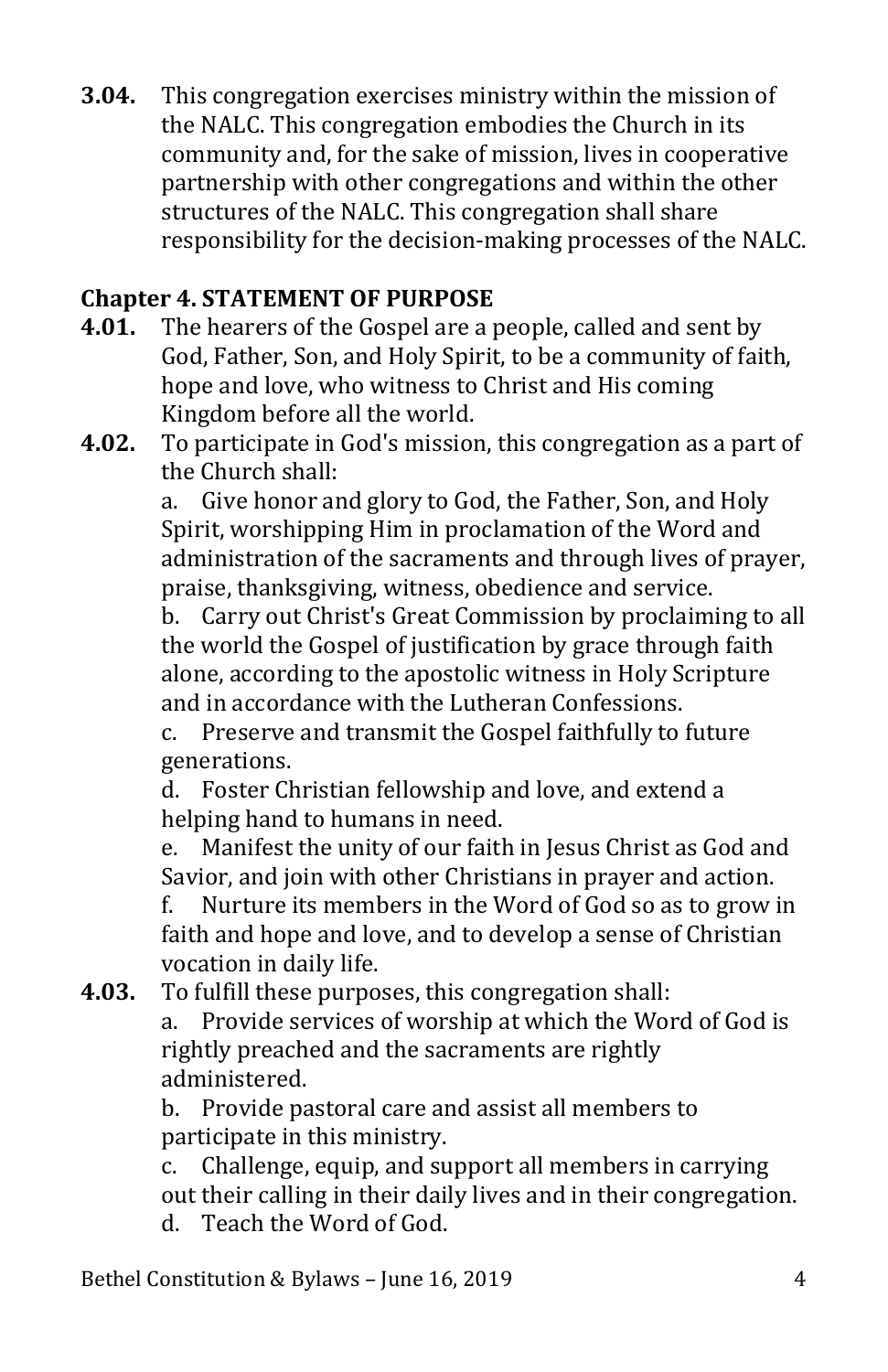e. Witness to the reconciling Word of God in Christ, reaching out to all people.<br>f. Respond to human nee

Respond to human need, work for justice and peace, care for the sick and the suffering, and participate responsibly in society.<br>g. Enco

g. Encourage its members to provide appropriate financial support for the congregation's ministry and the ministry of other parts of the NALC.<br>h. Foster and participat

Foster and participate in relationships with other congregations and structures of the NALC.

i. Foster and participate in ecumenical relations consistent with NALC policy.

- **4.04.** This congregation may develop an organizational structure to be described in the bylaws. The Church Council shall prepare descriptions of the responsibilities of each committee, task force, or other organizational group and shall review their actions.
- **4.05.** This congregation may, from time to time, adopt a mission statement which will provide specific direction for its programs.

# <span id="page-5-0"></span>**Chapter 5. POWERS OF THE CONGREGATION**

- **5.01.** The powers of this congregation are those necessary to fulfill its purpose.
- **5.02.** The powers of this congregation are vested in the Congregational Meeting called and conducted as provided in this constitution and bylaws.
- **5.03.** Only such authority as is delegated to the Church Council or other organizational units in this congregation's governing documents is recognized. All remaining authority is retained by the congregation. The congregation is authorized to:
	- a. call a pastor as provided in Chapter 9;<br>b. terminate the call of a pastor as provid
	- terminate the call of a pastor as provided in Chapter 9;

c. appoint or terminate the service of commissioned lay leaders.

d. approve the annual budget;<br>e. acquire real and personal pi

acquire real and personal property by gift, devise,

purchase, or other lawful means;<br>f hold title to and use its prope

hold title to and use its property for any and all activities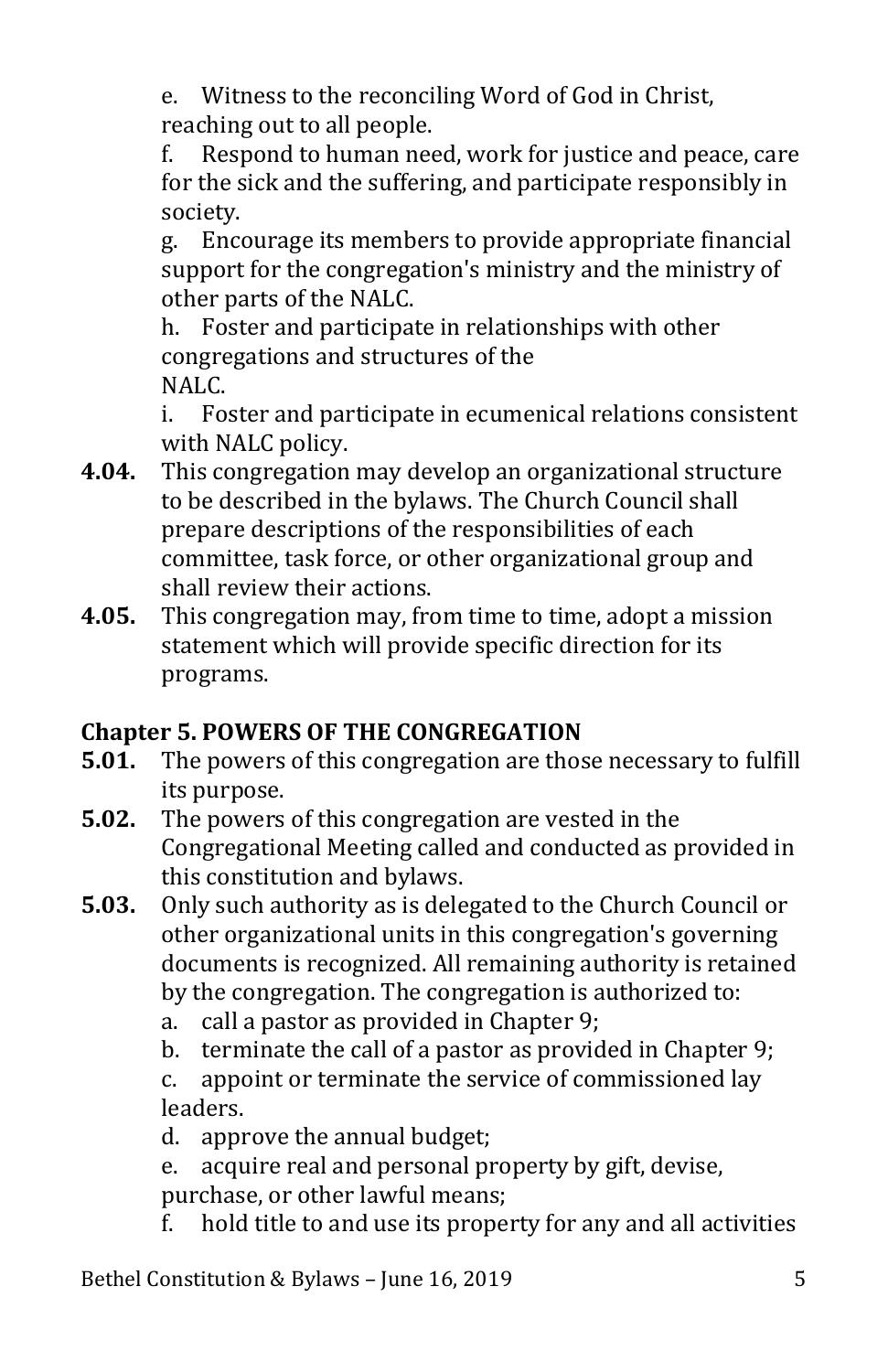consistent with its purpose;<br>g. sell. mortgage. lease. tra

sell, mortgage, lease, transfer, or otherwise dispose of its property by any lawful means;

h. elect its Church Council and require the members of the council to carry out their duties in accordance with the constitution, bylaws, and continuing resolutions.

adopt amendments to this constitution as provided in Chapter 17, and amendments to the bylaws, as specified in Chapter 16.<br>i. establish

establish or terminate a relationship with a church body.

# <span id="page-6-0"></span>**Chapter 6. CHURCH AFFILIATION**

- **6.01.** This congregation is a member of the NALC or any successor and is subject to the procedures of the NALC.
- **6.02.** This congregation subscribes to the constitution of the NALC and will act in accordance with it.
- **6.03.** This congregation will conduct its ministry in a manner consistent with its membership in the NALC:<br>a. This congregation is responsible for its life

This congregation is responsible for its life as a Christian community.<br>b. This con

This congregation pledges its participation in the life and mission of the NALC, including the prayerful consideration of appropriate financial support<br>c. This congregation shall ca

This congregation shall call only pastors who are members of the NALC or otherwise are authorized by the NALC to serve.<br>d. This congre

This congregation shall appoint only commissioned lay leaders who are members of the NALC or otherwise are authorized by the NALC to serve.

- **6.04.** Affiliation with the NALC may be terminated as follows:
	- a. This congregation dissolves.
	- b. This congregation ceases to exist.

c. This congregation is removed from membership in the NALC according to the procedures for discipline of the NALC.

d. This congregation, at a legally called and conducted special meeting, approves by at least a simple majority of those present and voting a resolution directing that this congregation withdraw from the NALC. If this congregation adopts a resolution withdrawing from the NALC, all provisions of this constitution binding this congregation to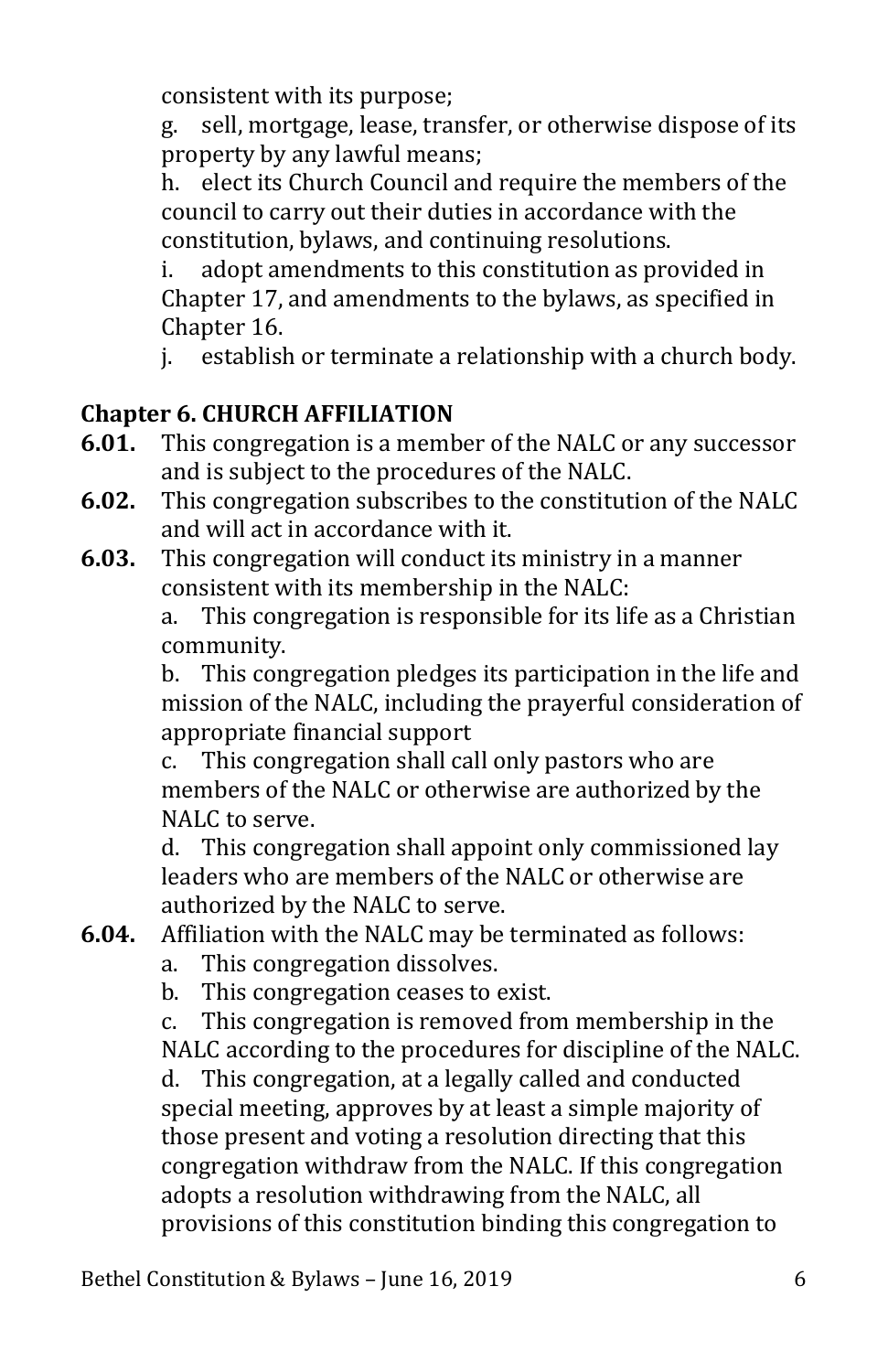the NALC shall be immediately ineffective. The congregation shall promptly deliver a copy of the withdrawal resolution to the NALC General Secretary.

# <span id="page-7-0"></span>**Chapter 7. PROPERTY OWNERSHIP**

**7.01.** This congregation is an independent legal entity with rights to purchase, hold, and convey real and personal property in accord with applicable law. The NALC shall have no right to or interest in the property of this congregation unless this congregation expressly conveys such a right or interest to the NALC. If this congregation dissolves, its property shall be distributed in accord with applicable law and with the congregation's governing documents.

# <span id="page-7-1"></span>**Chapter 8. MEMBERSHIP**

- **8.01.** Members of this congregation shall be those baptized persons (a) who are on the roll of this congregation at the time that this constitution is adopted or who are admitted thereafter, and (b) who have declared and maintain their membership in accordance with the provisions of this constitution and its bylaws.
- **8.02.** Members shall be classified as follows:<br>**8. Bantized** members are those person

**Baptized** members are those persons who have been received by the Sacrament of Holy Baptism in this congregation; or, having been previously baptized in the name of the Triune God, have been received by certificate of transfer from other Lutheran congregations or by affirmation of faith.

b. *Confirmed* members are baptized persons who have been confirmed in this congregation, those who have been received by adult baptism or by transfer as confirmed members from other Lutheran congregations, or baptized persons received by affirmation of faith.<br>c. **Voting** members are confirmed mem

**Voting** members are confirmed members who have communed and made a contribution of record during either the current or preceding calendar year. However, only those voting members who are eighteen (18) years of age or older may vote if there is to be any disposition of property, purchase of property, the incurring of indebtedness, or passage of a budget. Members of this congregation who have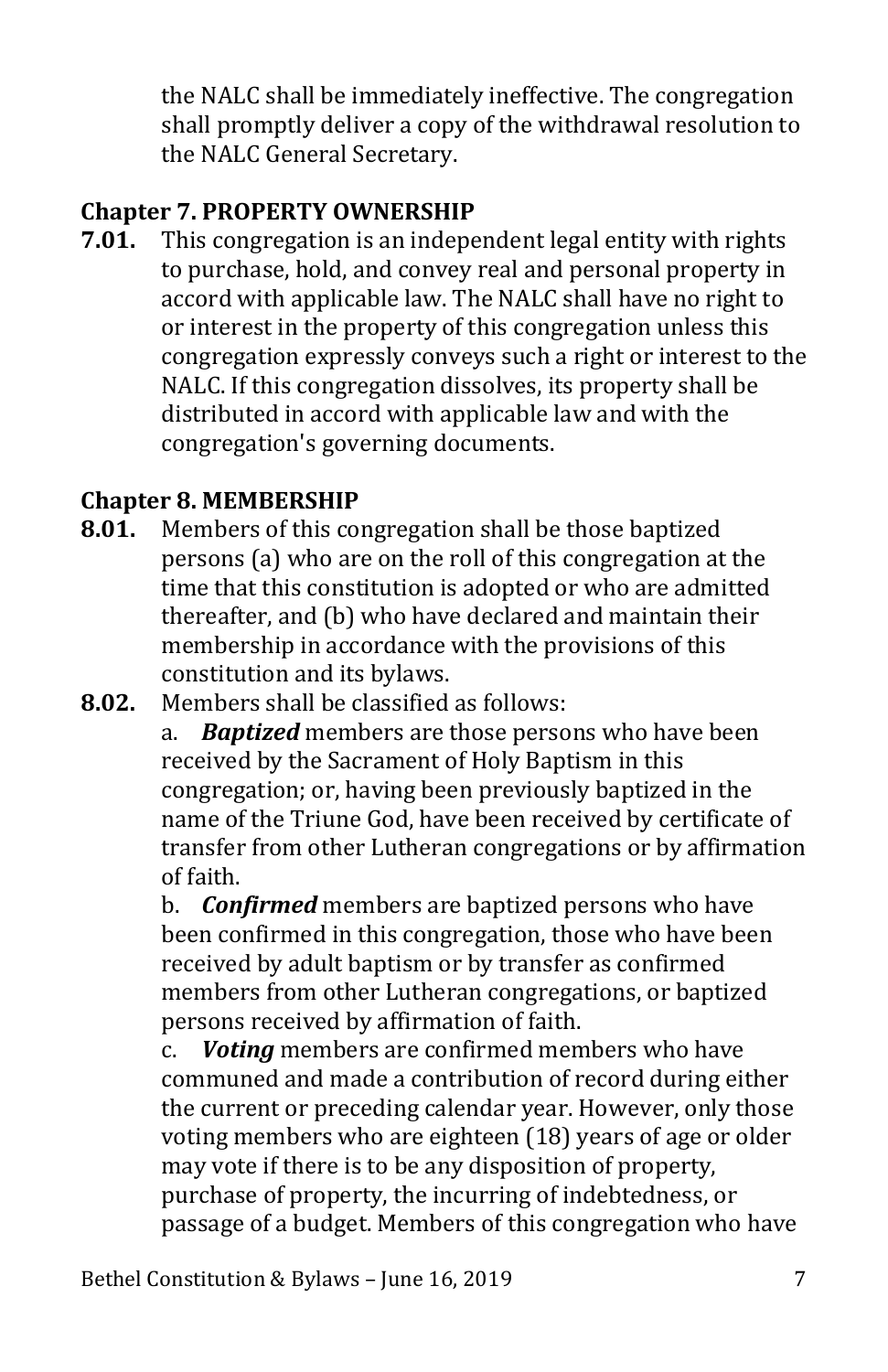satisfied these basic standards shall have the privilege of voice and vote at every regular and special meeting of the congregation.

d. *Associate* members are persons holding membership in other Christian congregations who wish to retain such membership but desire to participate in the life and mission of this congregation. They have all the privileges and duties of membership except voting rights and eligibility for elected offices or membership on the Church Council of this congregation.

- **8.03.** All applications for confirmed membership shall be submitted to and shall require the approval of the Church Council.
- **8.04.** It shall be the privilege and duty of members of this congregation to:<br>a. make regular

make regular use of the means of grace, both Word and sacraments;

b. live a Christian life in accordance with the Word of God and the teachings of the

Lutheran church; and

c. support the work of this congregation, the NALC, and their ministries and structures

[through contributions of time, abilities, and financial support as Biblical stewards].

- **8.05.** Membership in this congregation shall be terminated by any of the following:
	- a. death;
	- b. resignation;
	- c. transfer or release;
	- d. disciplinary action by the Church Council; or<br>e. removal from the roll due to inactivity as def

removal from the roll due to inactivity as defined in the bylaws. Such persons who have been removed from the roll of members shall remain persons for whom the Church has a continuing pastoral concern.

# <span id="page-8-0"></span>**Chapter 9. THE PASTOR**

- **9.01.** Authority to call a pastor shall be in this congregation by at least a two-thirds majority vote of members present and voting at a meeting legally called for that purpose.
- **9.02.** Consistent with the faith and practice of the NALC,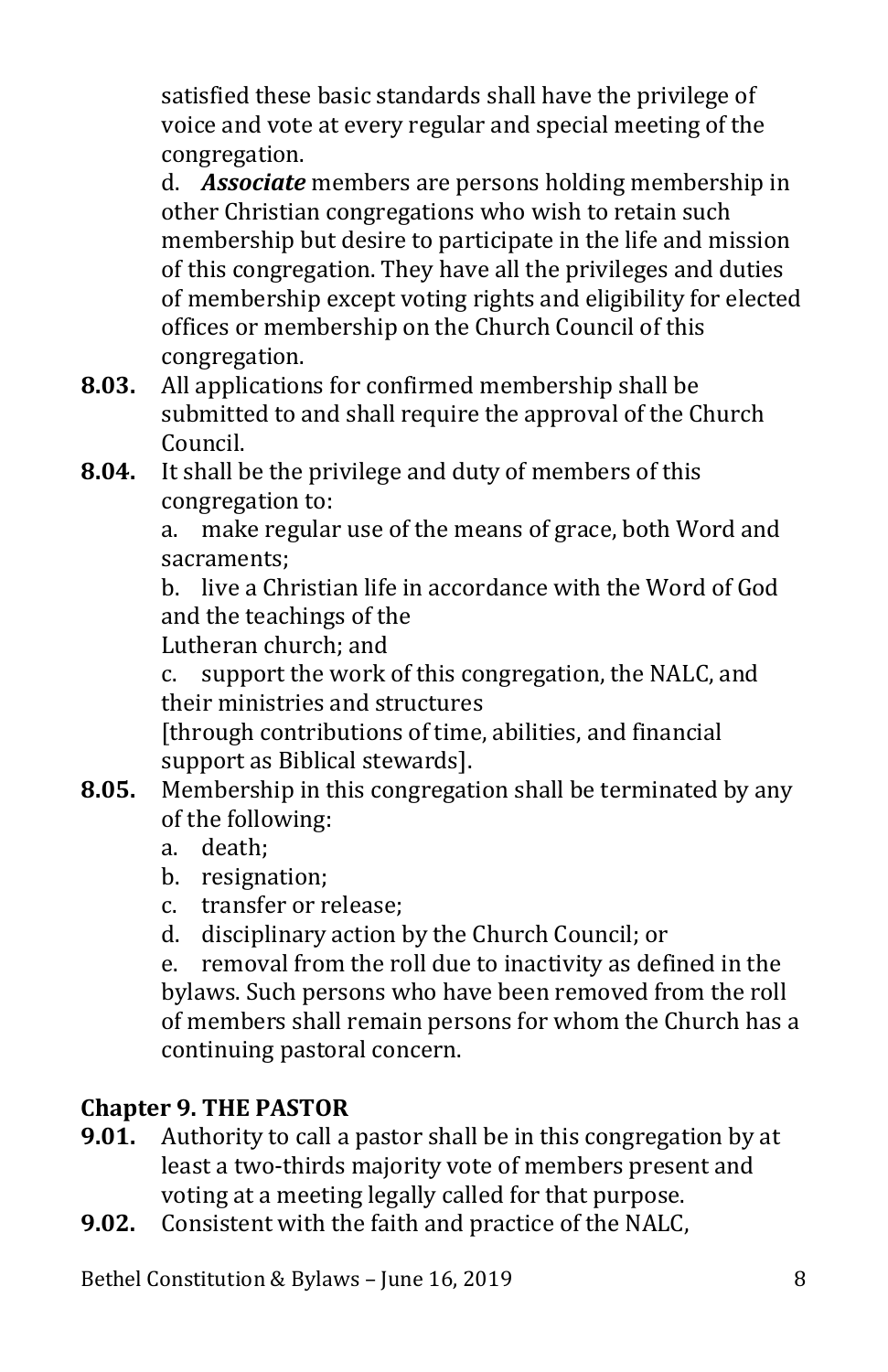- a. Every ordained minister shall:
	- 1) preach the Word;
	- 2) administer the sacraments;
	- 3) conduct public worship;
	- 4) provide pastoral care;
	- 5) serve as the chief evangelist in his or her ministry, and
	- 6) proclaim God's love to the world.

b. Each ordained minister with a congregational call shall, within the congregation:

1) offer instruction, confirm, marry, visit the sick and distressed, and bury the dead;

2) supervise all schools and organizations of this congregation;

3) install regularly elected members of the Church Council; and

4) with the Church Council, administer discipline.

c. Every pastor shall:

1) strive to extend the Kingdom of God in the community, in the nation, and abroad;

2) seek out and encourage qualified persons to prepare for the ministry of the Gospel; and

3) impart knowledge of the NALC and its wider ministry through public provision of information, distribution of publications and other appropriate means,

**9.03.** The specific duties of the pastor, compensation, and other matters pertaining to the service of the pastor shall be included in a letter of call.<br>a. The call of a congregat

**9.04**. a. The call of a congregation, when accepted by a pastor, shall constitute a continuing mutual relationship and commitment, which, except in the case of the death of the pastor, shall be terminated for the following reasons:

1) mutual agreement to terminate the call or the completion of a call for a specific term;

2) resignation of the pastor, which shall become effective, unless otherwise agreed,

thirty (30) days after the date on which it was submitted; 3) inability to conduct the pastoral office effectively in the congregation in view of local conditions, without reflection on the competence or the moral and spiritual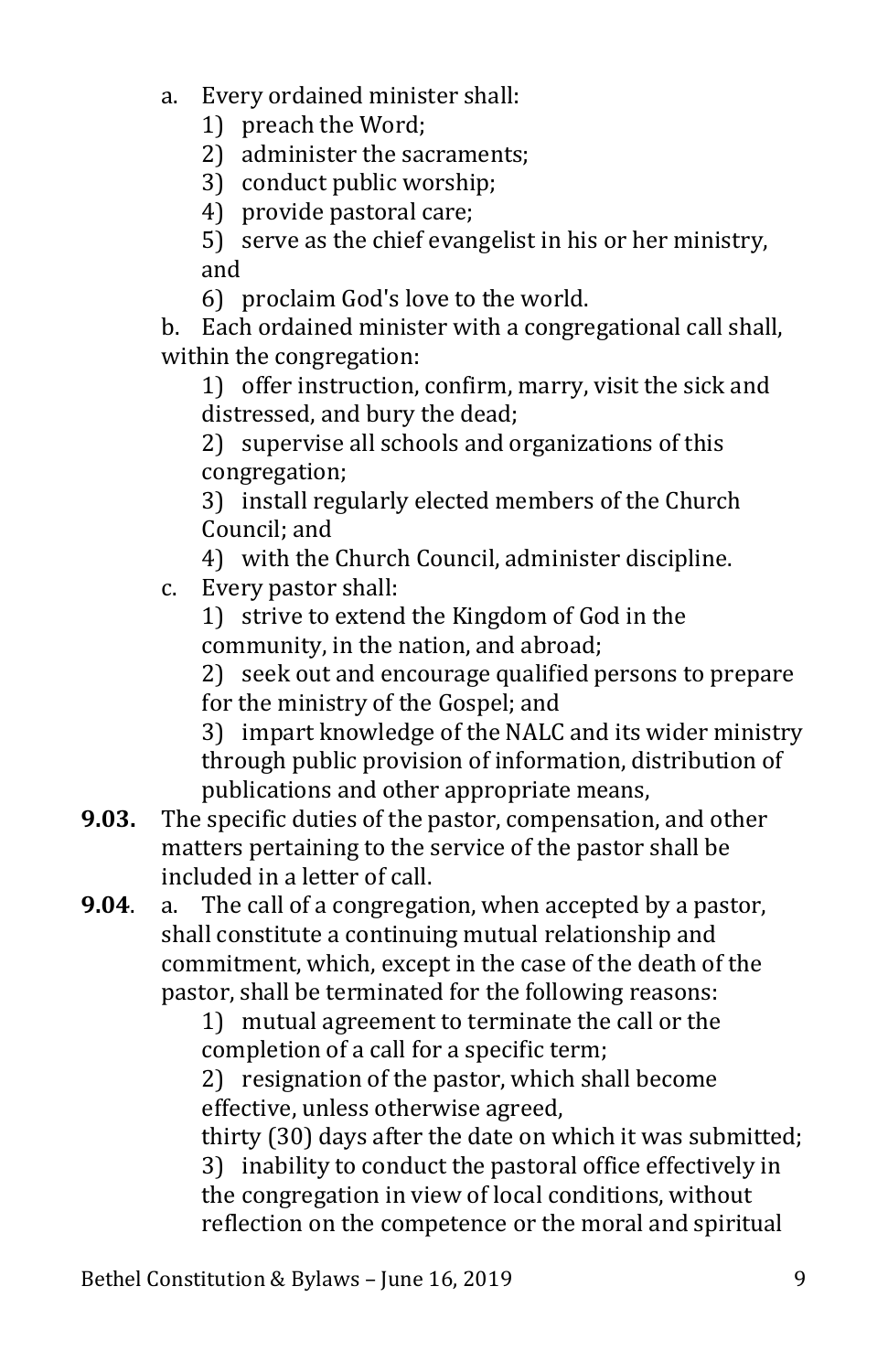character of the pastor;

4) the physical or mental incapacity of the pastor;

5) disqualification of the pastor through discipline on grounds of doctrine, morality, or continued neglect of duty; or

6) the dissolution of the congregation.

b. If the Church Council determines that it may be appropriate to end a call for one of the reasons set out in subsection (a), the Council shall consult with the pastor regarding the matter in accord with Biblical principles. If the Church Council and pastor do not reach agreement, the Church Council shall inform the Bishop of the NALC, who shall consult with the Church Council and the pastor and shall attempt to reach an agreed resolution. If the Bishop fails to facilitate an agreed resolution, the Church Council or the pastor may call a special Congregational Meeting to consider the matter. At such a meeting, the pastor and the Church Council leadership shall have a full and fair opportunity to present their positions on all matters relevant for consideration. Thereafter, the congregation by a two- thirds vote may terminate the pastor's call. In all events, the Church Council by majority vote may suspend a pastor with pay if the Church Council determines that such suspension is necessary to protect the congregation and all whom it serves. No such suspension may last more than ninety (90) days unless the pastor agrees otherwise.

- **9.05.** At a time of pastoral vacancy, an interim pastor may be appointed by the Church Council.
- **9.06.** During the period of service, an interim pastor shall have the rights and duties in the congregation of a regularly called pastor and may delegate the same in part to a supply pastor with the consent of the Church Council. The interim pastor and any ordained pastor providing assistance shall refrain from exerting influence in the selection of a pastor.
- **9.07.** This congregation shall make satisfactory settlement of all financial obligations to a former pastor before calling a successor. A pastor shall make satisfactory settlement of all financial obligations to this congregation.
- **9.08.** When a pastor is called to serve in company with another pastor or pastors, the privileges and responsibilities of each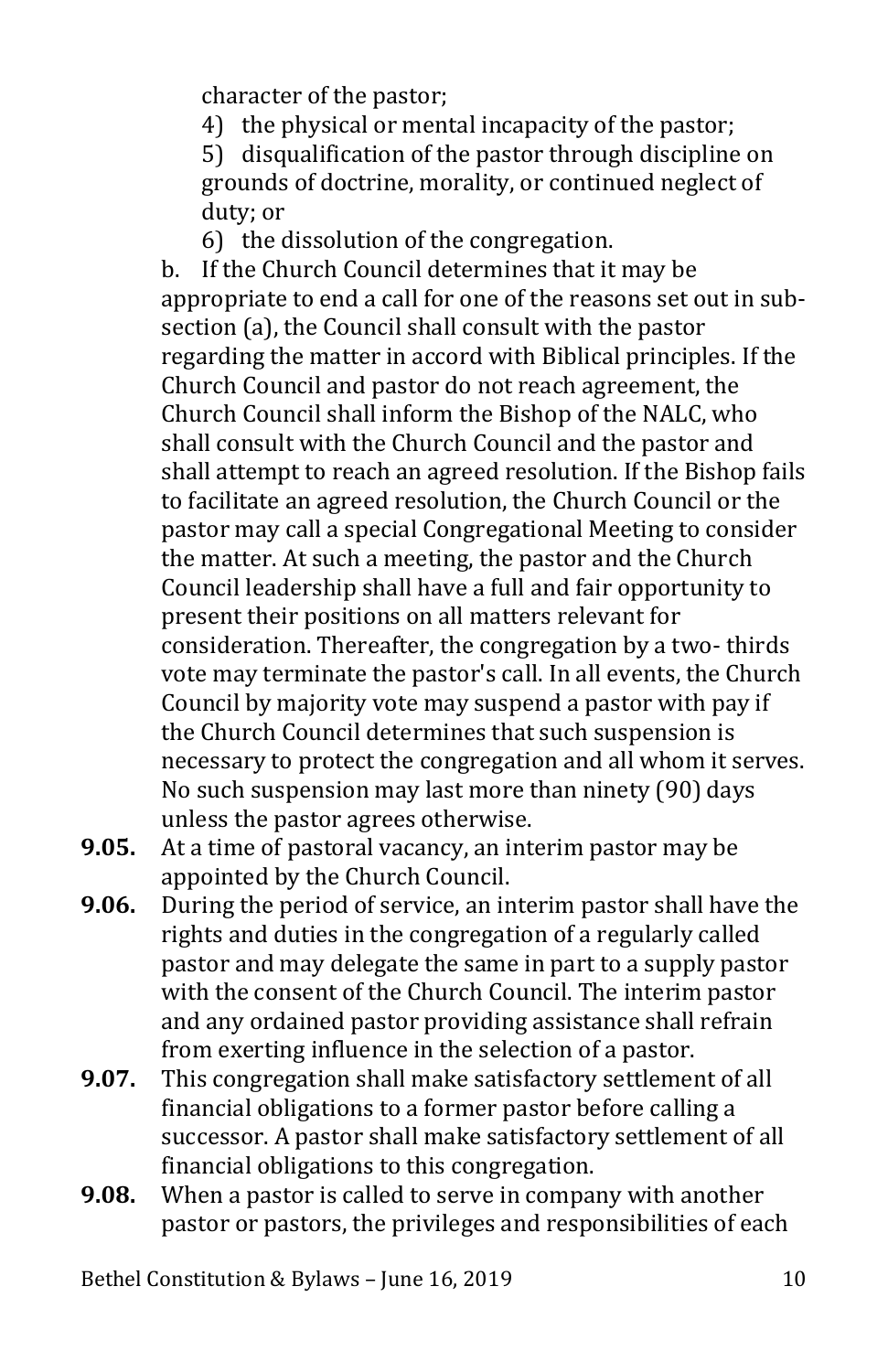pastor shall be specified in documents to accompany the call and to be drafted in consultation involving the pastors and the Church Council. As occasion requires, the documents may be revised through the same consultation process.

- **9.09.** The congregation may depart from the requirements in section 9.04 (a) by calling a pastor for a term of years. Details of such a call shall be in a writing that sets forth the purpose and conditions involved. Such call may be terminated before its expiration in accordance with the provisions in section 9.04 (a) and 9.04 (b).
- **9.10.** The pastor(s) of this congregation:<br>a. shall keep accurate parochial r

shall keep accurate parochial records of all baptisms, confirmations, marriages, burials, communicants, members received, members dismissed, or members excluded from the congregation;

b. shall submit a summary of such statistics annually to the Church Council; and<br>c. shall become a m

shall become a member of this congregation upon receipt and acceptance of the letter of call. In a parish of multiple congregations, the pastor shall hold membership in one of the congregations.

**9.11.** The parochial records of this congregation shall be maintained by the senior pastor and shall remain the property of the congregation.

# <span id="page-11-0"></span>**Chapter 10. CONGREGATIONAL MEETING**

- **10.01.** The annual meeting and any other regular meetings of this congregation shall be held at times set by the congregation in bylaws or in other resolutions.
- **10.02.** A special Congregational Meeting may be called by the called pastor(s), the Church Council, or the president of this congregation, and shall be called by the president of the congregation upon the written request of ten percent (10%) of the voting members. The call for each special meeting shall specify the purpose for which it is to be held and no other business shall be transacted.
- **10.03.** Notice of all meetings of this congregation shall be given at the services of worship on the preceding two consecutive Sundays and by mail or e-mail to all voting members at least ten (10) days in advance of the date of the meeting. The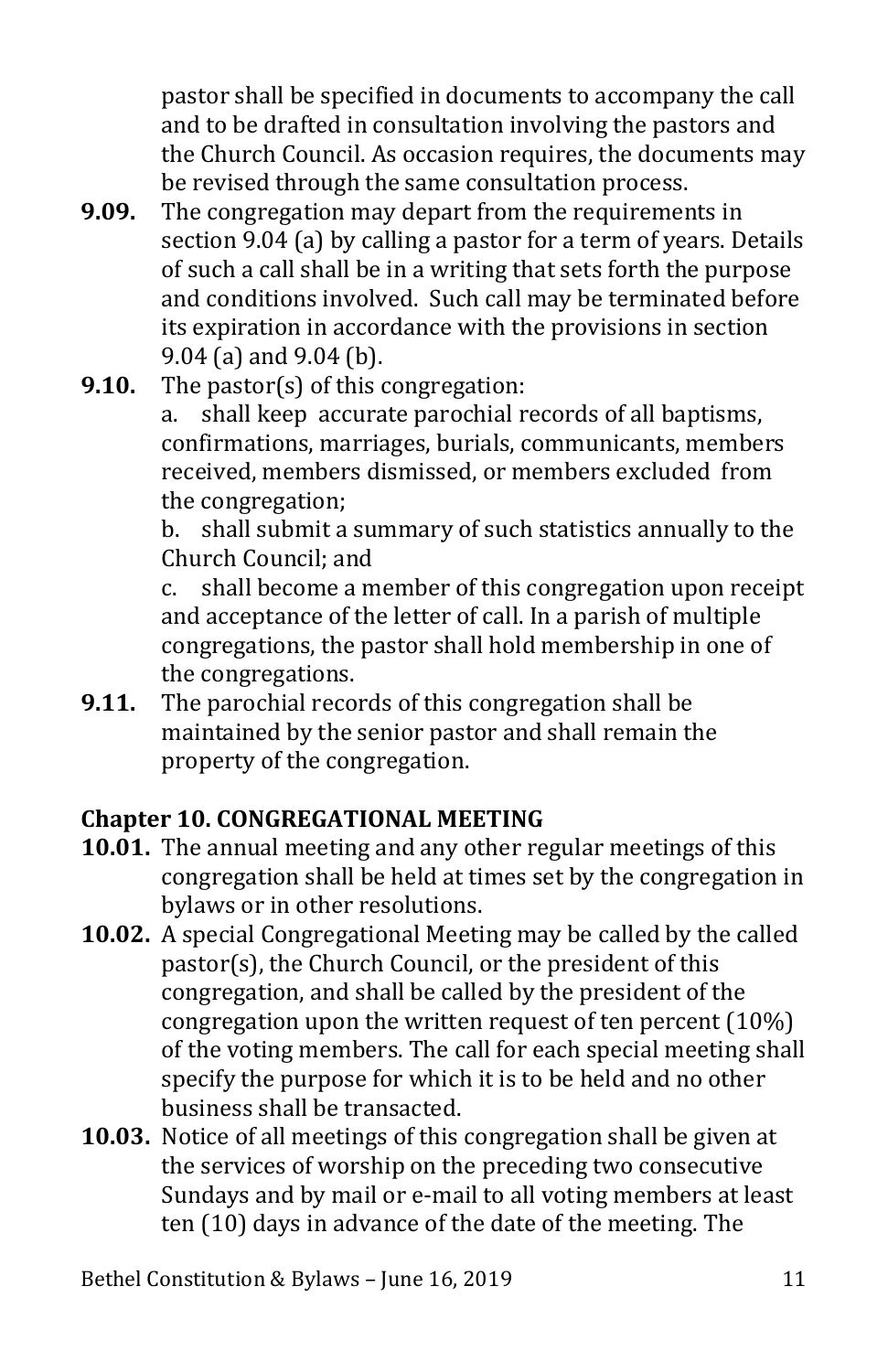posting of such notice in the regular mail, with the regular postage affixed or paid, sent to the last known address of such members, or sent to the last known e-mail address of such members, shall be sufficient.

- **10.04.** Ten percent (10%) of voting members shall constitute a quorum.
- **10.05.** Voting by proxy or by absentee ballot shall not be permitted.
- **10.06.** All actions approved by the congregation shall be by majority vote of those voting members present and voting, except as otherwise provided in this constitution or by applicable law.
- **10.07.** *Robert's Rules of Order*, latest edition, shall govern parliamentary procedure of all meetings of this congregation.

## <span id="page-12-0"></span>**Chapter 11. OFFICERS OF THE CONGREGATION**

- **11.01.** The officers of this congregation shall be a president, vice president, secretary, and treasurer.<br>a. Duties of the officers shall be sp
	- a. Duties of the officers shall be specified in the bylaws.
	- b. The officers shall be voting members of the congregation.<br>c. Officers of this congregation shall serve similar offices of

Officers of this congregation shall serve similar offices of the Church Council and shall be voting members of the Church Council.<br>d. If the Church

If the Church Council elects its officers, the president, vice president, and secretary shall be selected from the elected membership of the Church Council. The Church Council shall appoint the treasurer. If the treasurer is not an elected member of the Church Council, the treasurer shall have voice but not vote at the meetings of the Church Council.

- **11.02.** The officers identified in this Chapter 11 other than the treasurer shall be elected by the Church Council by majority vote and shall serve for one year or until their successors are elected. Their terms shall begin at the close of the meeting at which they are elected. The officers holding office at the time this Constitution is adopted on February 19, 2012 shall continue in office until the first meeting of the Church Council in July, 2013. Thereafter, officers' terms will begin at the end of the first meeting held each July and continue until the end of the first meeting of the following July.
- **11.03.** No officer shall hold more than one office at a time. No elected officer shall be eligible to serve more than two consecutive terms in the same office.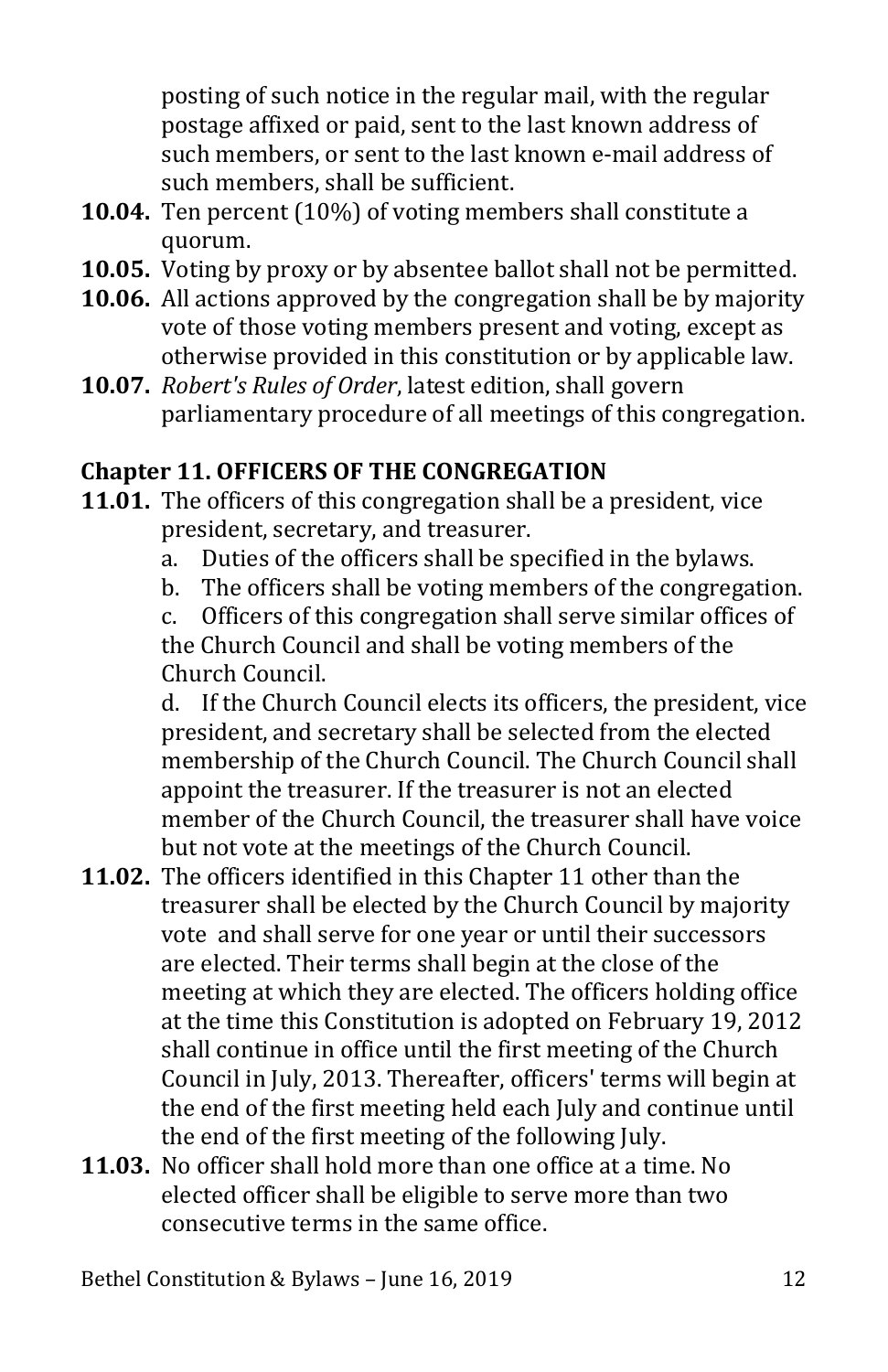- **11.04.** If any elected office enumerated in this Chapter 11 becomes vacant, the Church Council shall elect a replacement as soon as practicable to serve the remainder of the unexpired term. The time served under this Section 11.04 shall not count for purposes of term limits.
- **11.05** The Church Council may select voting members of this congregation to serve as lay delegates and alternates to represent it at meetings of any conferences, convocations, and other meetings where this congregation is entitled to such representation.

# <span id="page-13-0"></span>**Chapter 12. CHURCH COUNCIL**

- **12.01.** The voting membership of the Church Council shall consist of the called pastor(s) and twelve (12) members of the congregation. Any voting member of the congregation may be elected, subject only to the limitation on the length of continuous service permitted in that office with two exceptions: 1) no member of paid staff may be elected to the council, and 2) no immediate family member of the pastor(s) or of paid staff may be elected. A member's place on the Church Council shall be declared vacant if the member a) ceases to be a voting member of this congregation or b) is absent from three successive regular meetings of the Church Council without cause. Consistent with the laws of the state in which this congregation is incorporated, the congregation may adopt procedures for the removal of a member of the Church Council in other circumstances.
- **12.02.** The members of the Church Council except the pastor(s) shall be elected by majority vote at the annual meeting of the congregation held in June. They shall serve terms of three years or until their successors are elected. Their terms shall begin on July 1 following their election. Newly elected Church Council members shall be installed at worship on any Sunday prior to the date they assume office. Members shall be eligible to serve no more than two full terms consecutively.
- **12.03.** Should a member's place on the Church Council be declared vacant, the Church Council shall elect, by majority vote, a successor until the next annual meeting.
- **12.04.** The Church Council shall have general oversight of the life and activities of this congregation, and in particular its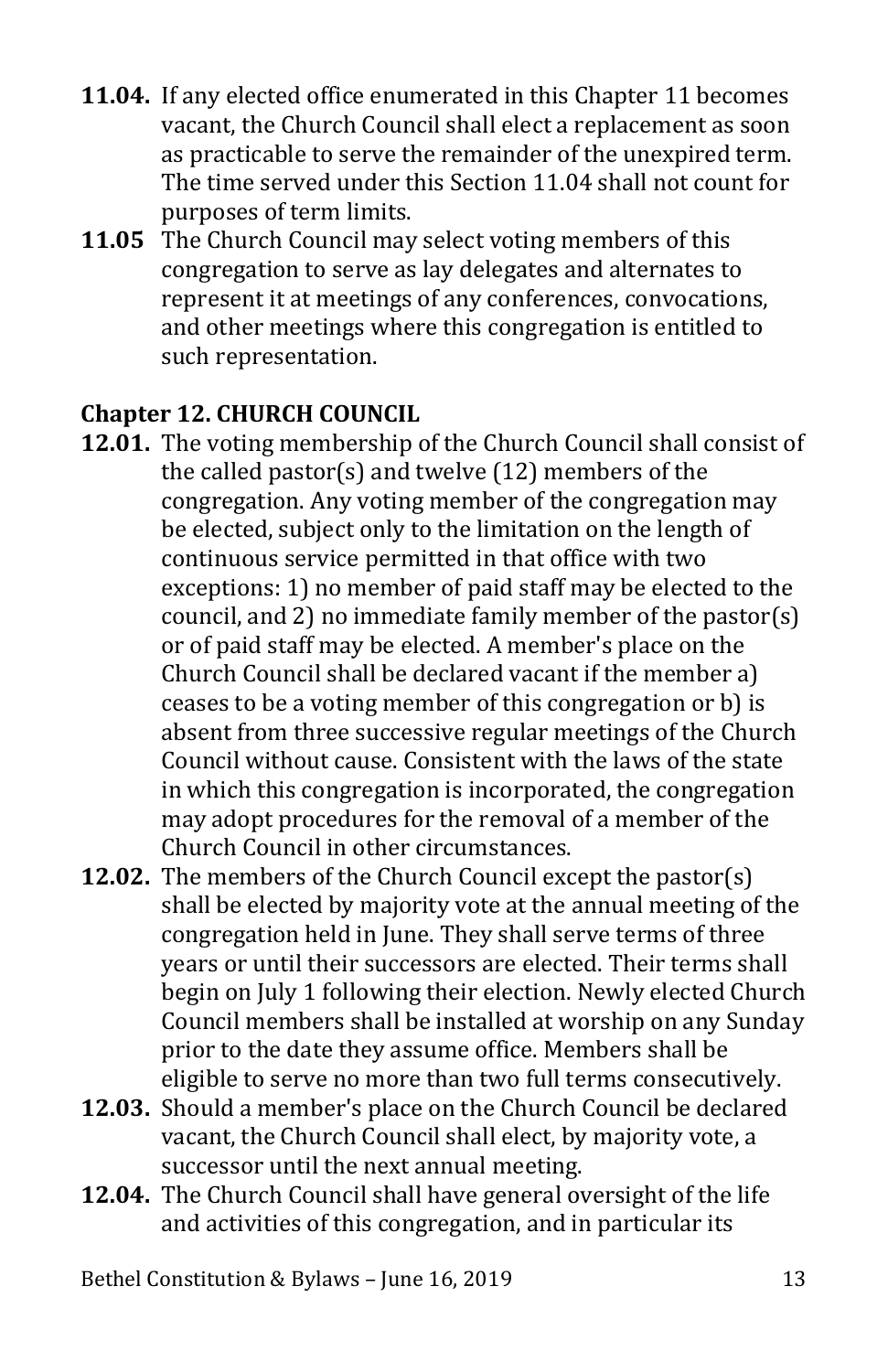worship life, to the end that everything be done in accordance with the Word of God, the Lutheran Confessions and the faith and practice of the NALC. The duties of the Church Council shall include the following:

a. To lead this congregation in stating its mission, to do long-range planning, to set goals and priorities, and to evaluate its activities in light of its mission and goals.<br>b. To seek to involve all members of this congregation

b. To seek to involve all members of this congregation in worship, learning, witness, service, and support.<br>c. To oversee and provide for the administration

To oversee and provide for the administration of this congregation to enable it to fulfill its functions and perform its mission.<br>d. To main

To maintain supportive relationships with the pastor(s) and staff and help them annually to evaluate the fulfillment of their calling or employment.<br>e. To be examples individually

To be examples individually and corporately of the style of life and ministry expected of all baptized persons.<br>f. To promote a congregational climate of peace an

To promote a congregational climate of peace and goodwill, and, as differences and conflicts arise, to foster resolution of such conflicts according to Biblical principles.<br>g. To arrange for pastoral service during the sickness or

To arrange for pastoral service during the sickness or absence of the pastor.<br>h. To emphasize part

To emphasize partnership with the NALC as well as cooperation with other Christian congregations, both Lutheran and non-Lutheran.<br>i. To seek out and encourar

To seek out and encourage qualified persons to prepare for the ministry of the Gospel.

**12.05.** The Church Council shall be responsible for the financial and property matters of this congregation.<br>a. The Church Council shall be the bo

The Church Council shall be the board of directors of this congregation, and as such shall be responsible for maintaining and protecting its property and the management of its business and fiscal affairs. It shall have the powers and be subject to the obligations that pertain to such boards under the laws of the State of Indiana, except as otherwise provided herein.

b. The Church Council shall not have the authority to buy, sell, or encumber real property unless specifically authorized to do so by a meeting of the congregation.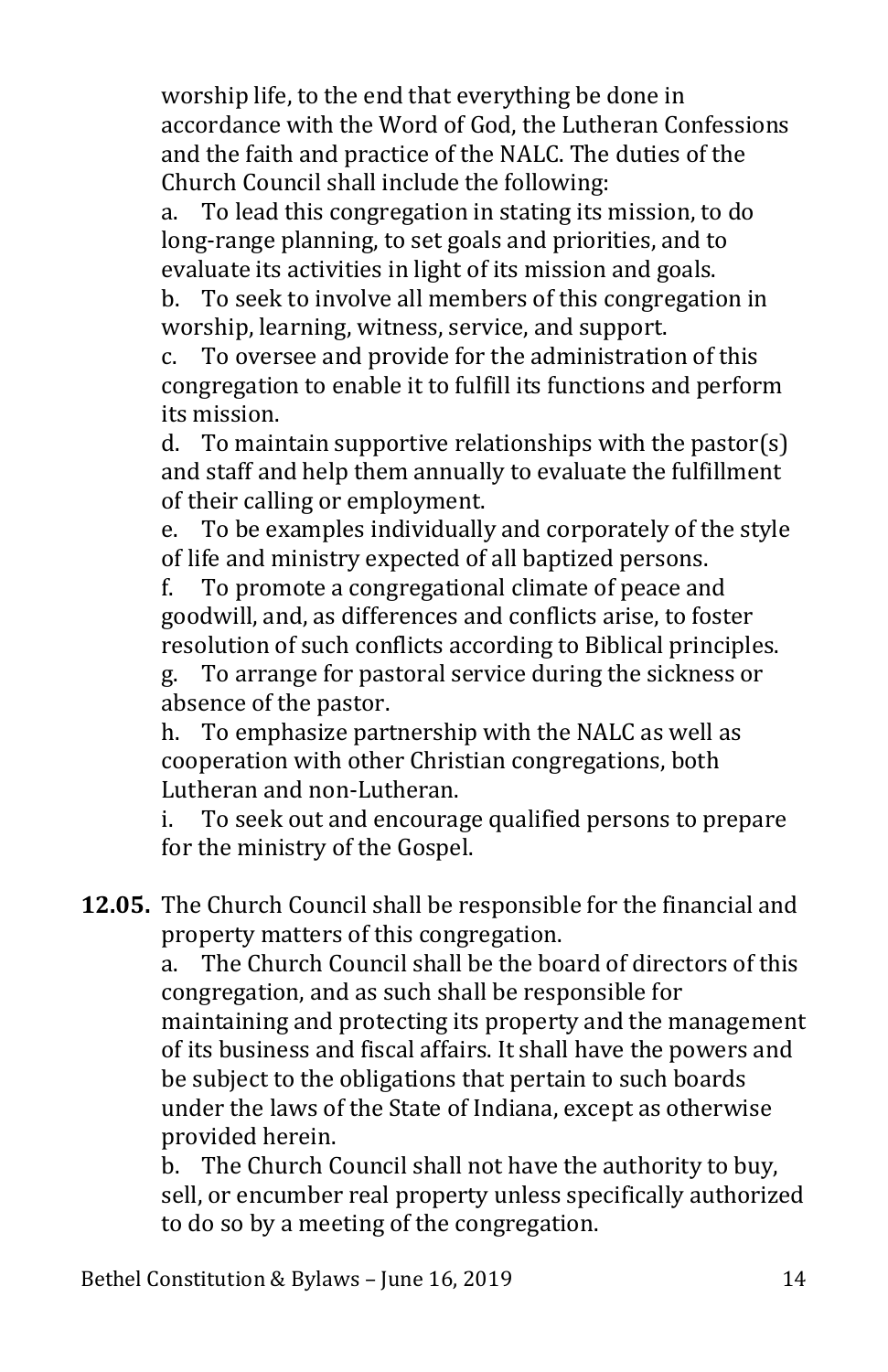c. The Church Council may enter into contracts of up to five percent (5%) of the budgeted expenses for items not included in the budget.<br>d. The Church Council

The Church Council shall prepare an annual budget for adoption by this congregation, shall supervise the expenditure of funds in accordance therewith following its adoption, and may incur obligations of more than five percent (5%) in excess of the anticipated receipts only after approval by a Congregational Meeting.<br>e. The Church Council shall ascertain

The Church Council shall ascertain that the financial affairs of this congregation are being conducted efficiently, giving particular attention to the prompt payment of all obligations and to the regular forwarding of benevolence monies to designated recipients.

f. The Church Council shall be responsible for this congregation's investments and its total insurance program.

- **12.06.** The Church Council shall see that the provisions of this constitution and of the congregation's bylaws and continuing resolutions are carried out.
- **12.07.** The Church Council shall provide for an annual review of the membership roster.
- **12.08.** The Church Council shall be responsible for the employment and supervision of the salaried lay workers of this congregation.
- **12.09.** The Church Council shall submit a comprehensive report to this congregation at the annual meeting.
- **12.10.** The Church Council shall normally meet once a month. Special meetings may be called by a called pastor or the president, and shall be called by the president at the request of at least one-half of its members. Notice of each special meeting shall be given to all who are entitled to be present.
- **12.11.** A quorum for the transaction of business shall consist of a majority of the members of the Church Council. In addition, the senior pastor or interim pastor must be present, except when the senior pastor or interim pastor requests or consents to be absent and has given prior approval to the agenda for a particular regular or special meeting, or with the consent of the Bishop or Dean. In such a circumstance, the Church Council may not conduct any business beyond that which was included on the agenda as approved by the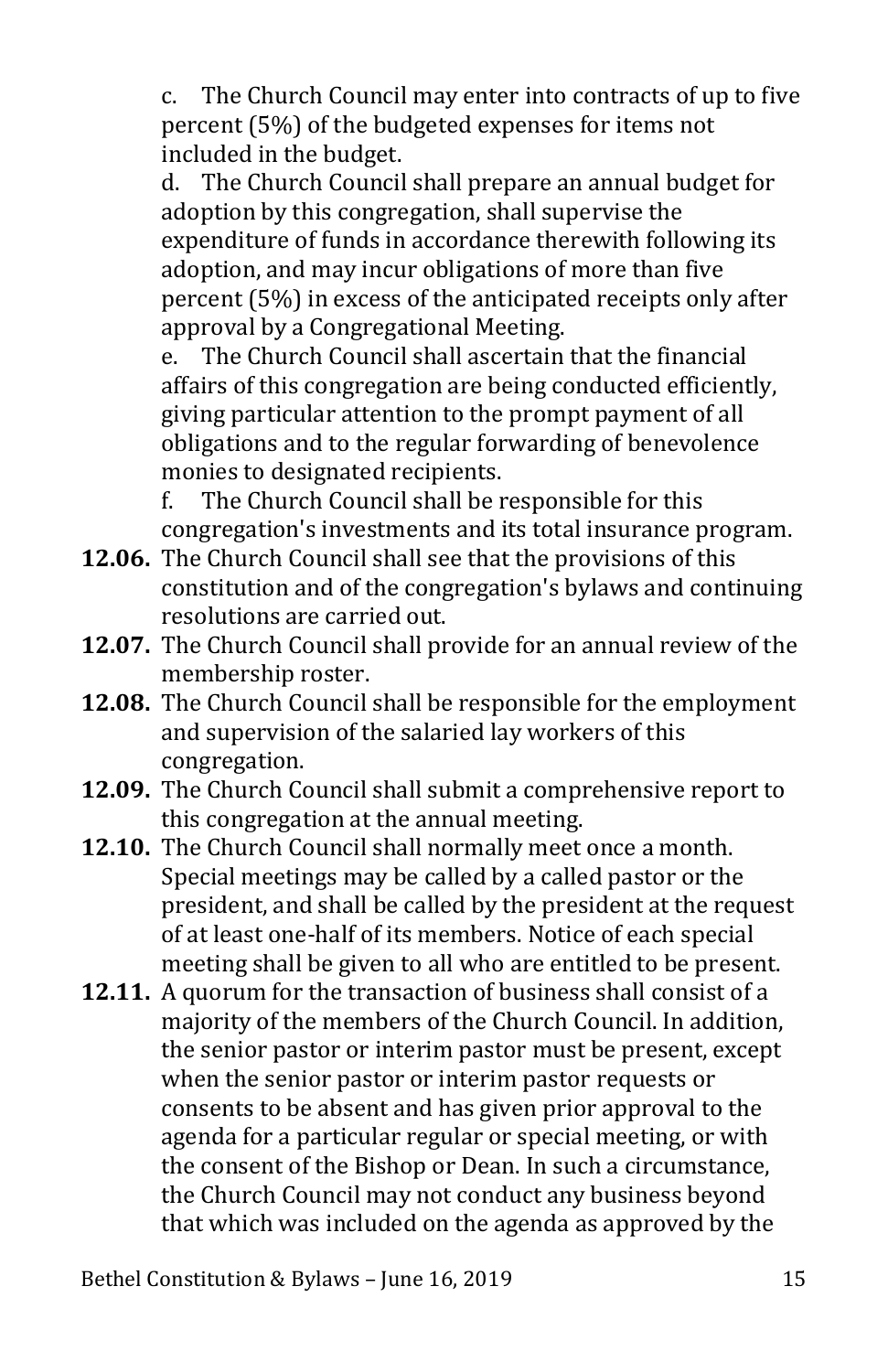senior pastor, interim pastor, Bishop or Dean, as applicable. Chronic or repeated absence of the senior pastor or interim pastor who has refused approval of the agenda of a subsequent regular or special meeting shall not preclude action by the Church Council.

## <span id="page-16-0"></span>**Chapter 13. COMMITTEES OF THE CONGREGATION**

- **13.01.** The officers of this congregation and the called pastor(s) shall constitute the Executive Committee.
- **13.02.** Other committees of this congregation may be formed, as the need arises, by decision of the Church Council who shall set the duties of committees.

#### <span id="page-16-1"></span>**Chapter 14. ORGANIZATIONS WITHIN THE CONGREGATION**

**14.01.** All organizations within this congregation shall exist to aid it in ministering to the members of this congregation and to all persons who can be reached with the Gospel of Christ. As outgrowths and expressions of this congregation's life, the organizations are subject to its oversight and direction. This congregation delegates that oversight to the Church Council who shall determine their policies, guide their activities, and receive reports concerning their membership, work, and finances.

## <span id="page-16-2"></span>**Chapter 15. DISCIPLINE OF MEMBERS AND ADJUDICATION**

**15.01.** Denial of the Christian faith as described in this constitution or the constitution of the NALC, conduct grossly unbecoming a member of the Church of Christ, or persistent troublemaking in this congregation are sufficient cause for discipline of a member. Prior to disciplinary action, reconciliation will be attempted following Matthew 18:15-17, proceeding through these successive steps: a) private admonition by the senior pastor, b) admonition by the senior pastor in the presence of two or three witnesses, and c) citation to appear before the Church Council. If, for any reason, the senior pastor is unable to administer the admonitions required by a. and b. hereof, another called pastor, the president (if the president is not the pastor) or vice president shall administer such admonitions.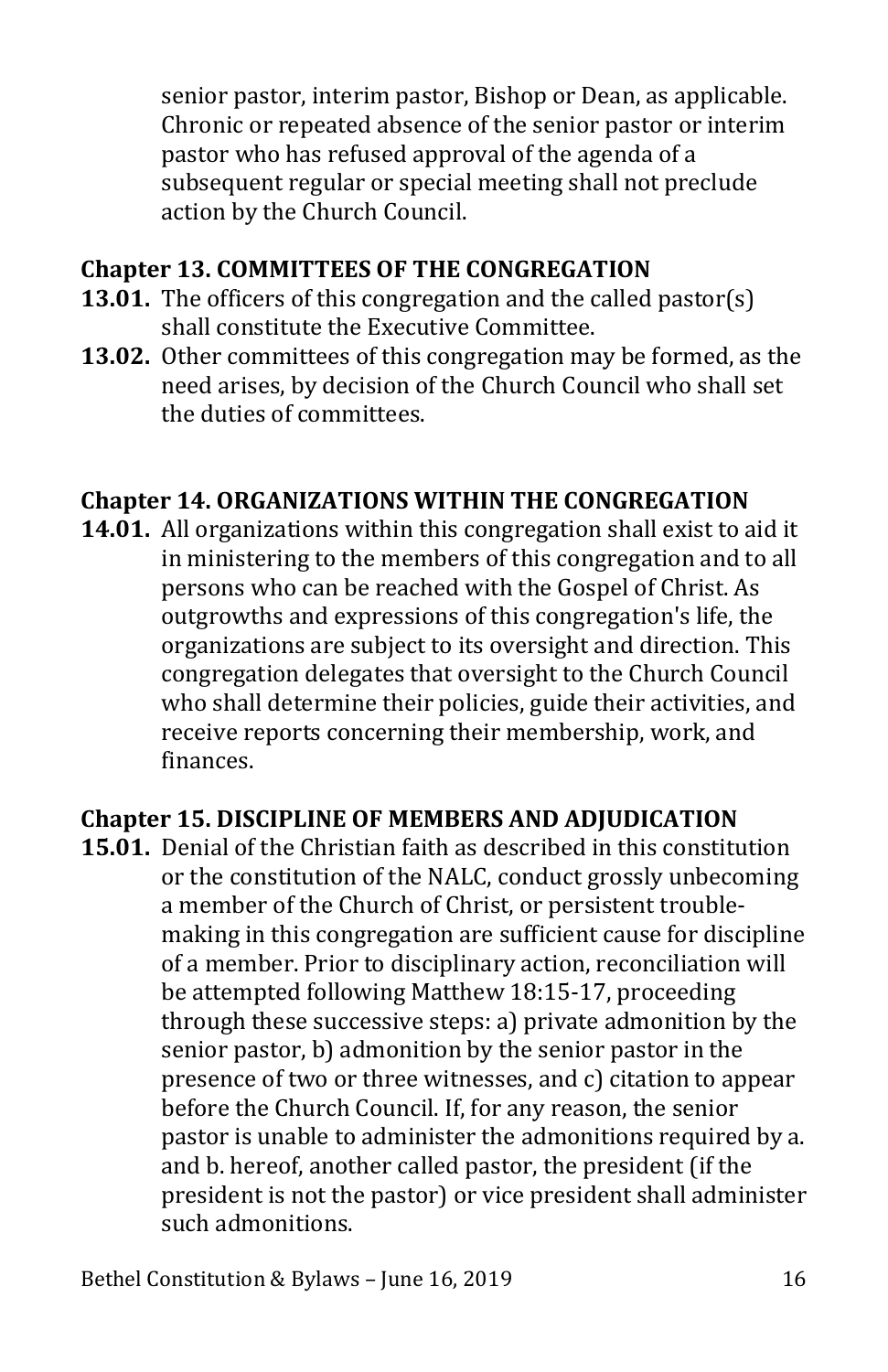- **15.02.** If discipline against a member proceeds beyond counseling and admonition by the senior pastor, charges against the accused member(s) that are specific and in writing shall be prepared by member(s) of the congregation who shall sign the charges as the accuser(s). The written charges shall be filed with the senior pastor, who shall advise the Church Council of the need to issue a written citation to the accused and the accusers that specifies the time and place of the hearing before the Church Council. The written charges shall accompany the written citation to the accused. The written citation that specifies the time and place of the hearing before the Church Council and requests the presence of a member charged with an offense shall be sent at least ten (10) days prior to the meeting. If the member charged with the offense fails to appear at the scheduled hearing, the Church Council may proceed with the hearing and may pass judgment in the member's absence.
- **15.03.** Members of the Church Council who participate in the preparation of the written charges or who present evidence or testimony in the hearing before the Church Council are disqualified from voting upon the question of the guilt of the accused member. Should the allegations be sustained by a two-thirds majority vote of the members of the Church Council who are not disqualified but who are present and voting, and renewed admonition prove ineffectual, the council shall impose one of the following disciplinary actions:
	- a. censure before the council or congregation;
	- suspension from membership for a definite period of time; or

c. exclusion from membership in this congregation. Disciplinary actions b. and c. shall be delivered to the member in writing.

- **15.04.** The member against whom disciplinary action has been taken by the Church Council shall have the right to appeal to a Congregational Meeting, which may revise or overturn the Church Council's decision by a majority vote. Any such vote will be by secret ballot.
- **15.05.** Disciplinary actions may be reconsidered and revoked by the Church Council upon receipt of (a) evidence that injustice has been done or (b) evidence of repentance and amendment.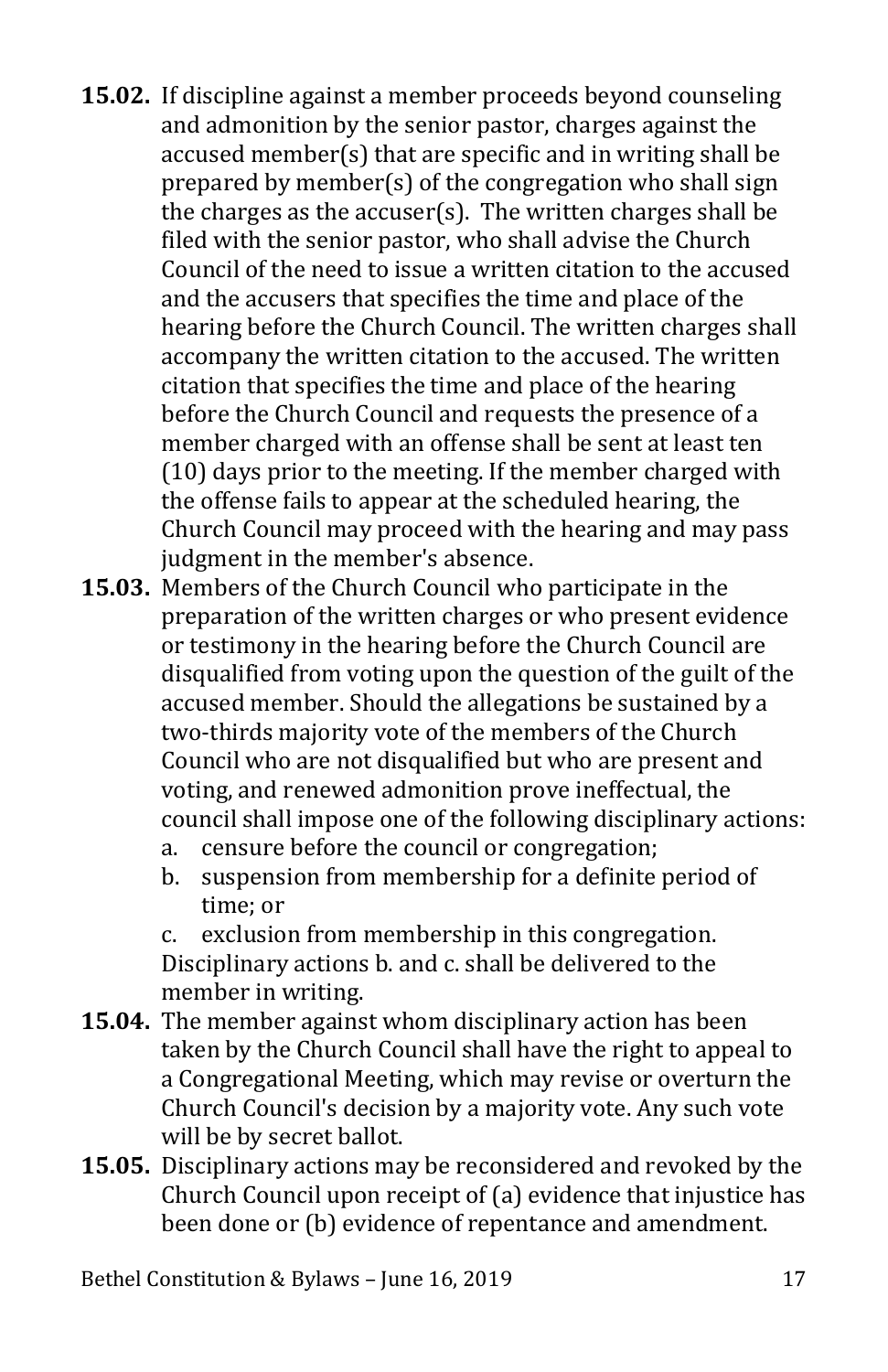# <span id="page-18-0"></span>**Chapter 16. BYLAWS**

- **16.01.** This congregation may adopt bylaws. No bylaw may conflict with this constitution.
- **16.02.** Bylaws may be adopted or amended at any legally called meeting of this congregation with a quorum present by a majority vote of those voting members present and voting.
- **16.03.** Changes to the bylaws may be proposed by any voting member provided, however, (a) that such additions or amendments be submitted in writing to the Church Council at least sixty (60) days before a regular or special Congregational Meeting called for that purpose and (b) that the Church Council notify the members of the proposal with any recommendations regarding the disposition of the proposal at least thirty (30) days in advance of the Congregational Meeting.

## <span id="page-18-1"></span>**Chapter 17. AMENDMENTS**

- **17.01.** Amendments may be proposed by at least ten percent (10%) of the voting members or by the Church Council. Proposals must be filed in writing with the Church Council thirty (30) days before a regular or special Congregational Meeting called for that purpose. The Church Council shall notify the members of the proposal with the council's recommendations regarding disposition of the proposal at least ten (10) days in advance of the meeting.
- **17.02.** An amendment to this constitution, shall:<br>a. be approved at a legally called Congre
	- be approved at a legally called Congregational Meeting according to this constitution by a majority vote of those present and voting; and
	- b. have the effective date included in the resolution and noted in the constitution.

## <span id="page-18-2"></span>**Chapter 18. INDEMNIFICATION**

**18.01.** Consistent with the provisions of the laws under which this congregation is incorporated, this congregation may adopt provisions providing indemnification for each person who, by reason of the fact that such person is or was a Church Council member, officer, employee, agent, or other member of any committee of this congregation, was or is threatened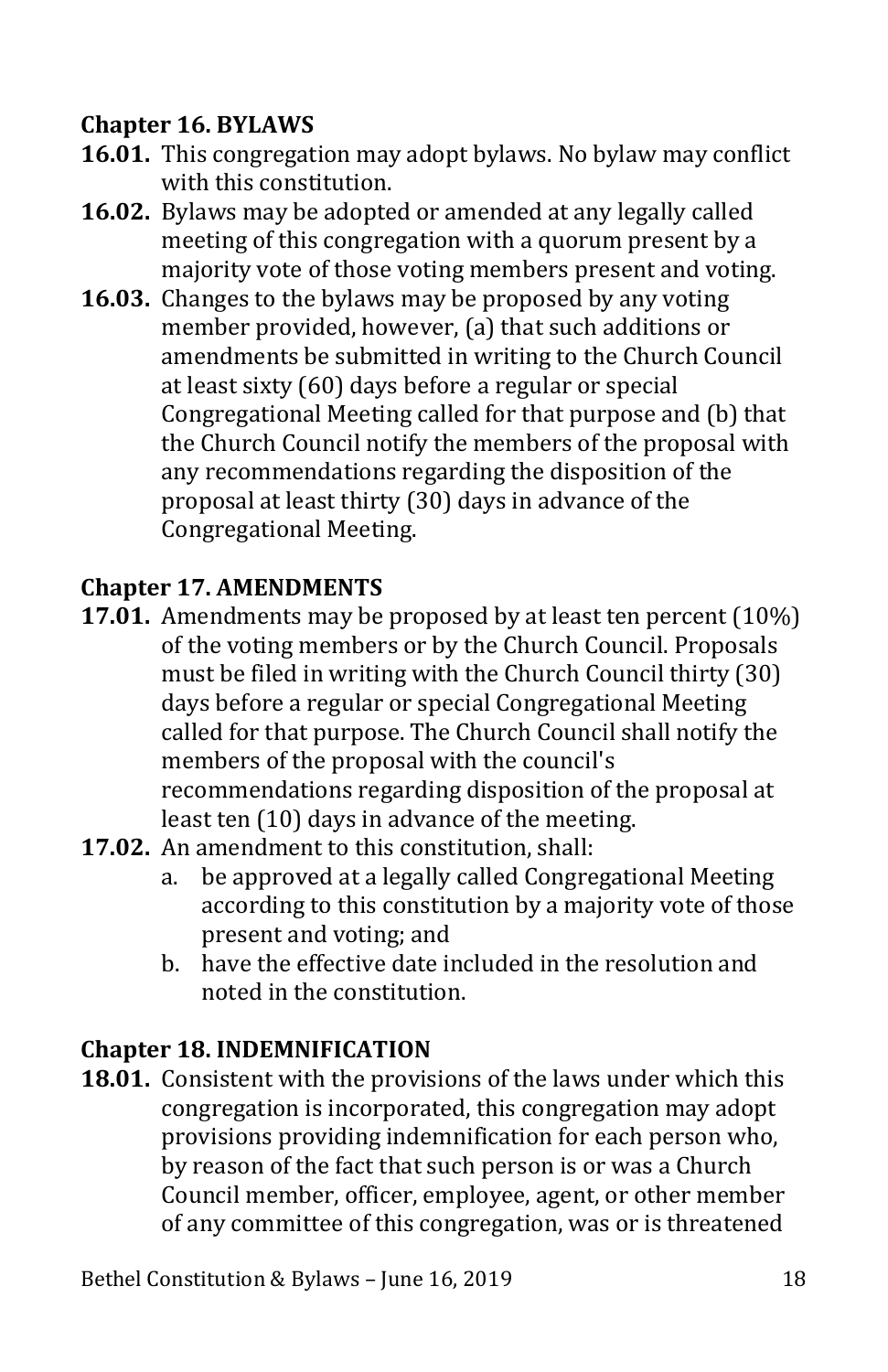to be made a party to any threatened, pending, or completed civil, criminal, administrative, arbitration, or investigative proceeding.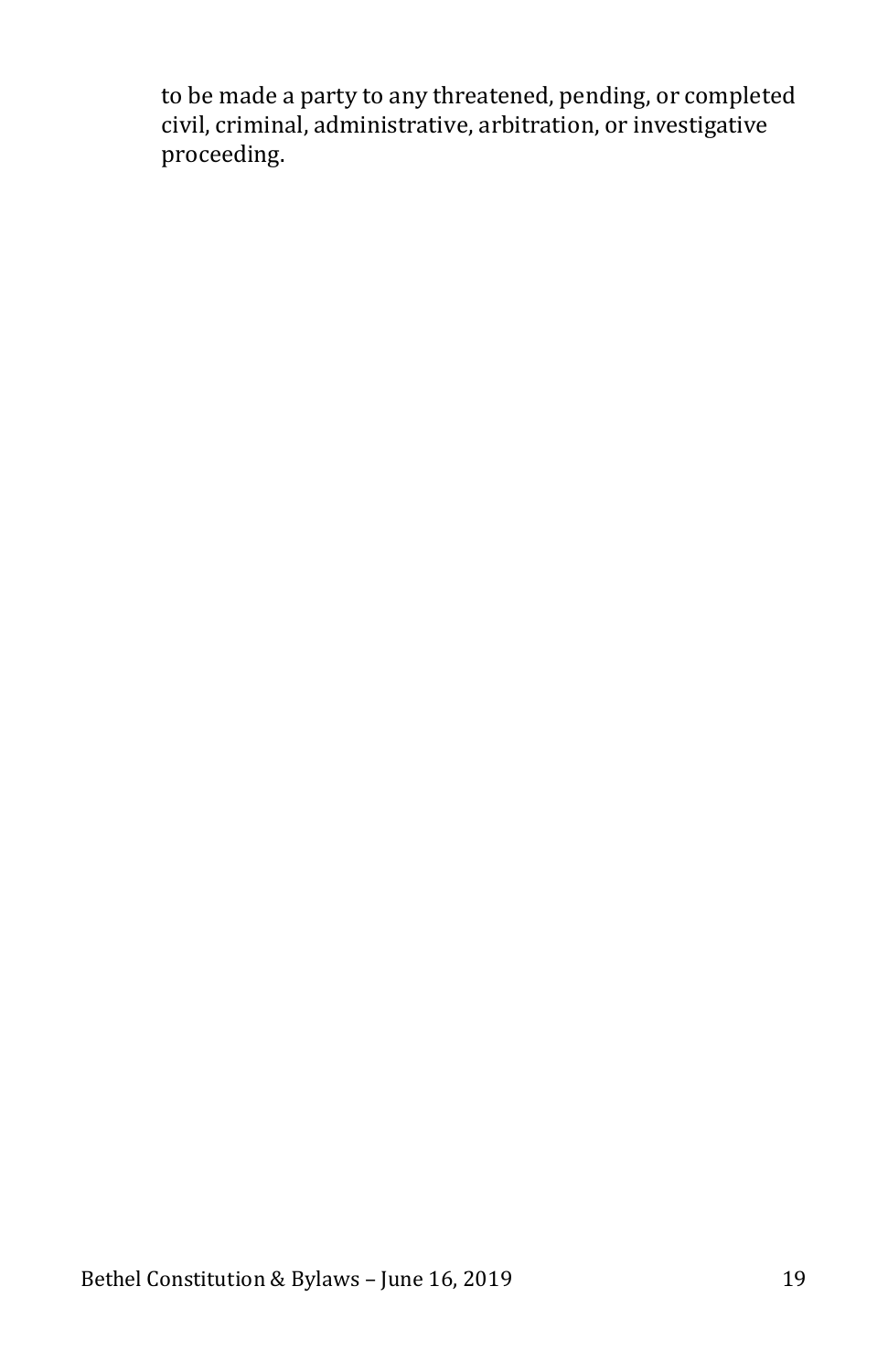# <span id="page-20-0"></span>**BYLAWS OF BETHEL LUTHERAN CHURCH Noblesville, Indiana** (2019-0616)

#### <span id="page-20-1"></span>**B1.01 ORGANIZATIONAL STRUCTURE**

- a. Each church Council member shall be responsible for one of the twelve (12) ministry areas of the church and the associated committee either chairing the committee or appointing a chairperson. (See B01.05 for committee descriptions.)
- b. The twelve (12) ministry areas are (in alphabetical order):
	- 1) Care
	- 2) Christian Education
	- 3) Communications
	- 4) Evangelism
	- 5) Fellowship
	- 6) Finance
	- 7) Missions
	- 8) Property
	- 9) Small Groups
	- 10) Stewardship
	- 11)Worship & Music
	- 12)Youth

#### <span id="page-20-2"></span>**B1.02 MEETINGS**

This Congregation shall meet a minimum of two (2) times during each year. Discussion shall be limited to the stated agenda items. "Additional agenda items" must be submitted to the congregational Council at its meeting prior to the annual congregational meeting to be included:

- a. One meeting will occur in the month of June at a time determined by the congregation Council. Its stated purpose will be:
	- 1) Selection of members of the congregational Council
	- 2) Review of the annual reports of the congregation
	- 3) Discussion/vote on additional agenda items.
- b. Another meeting will occur in the month of October or November at a time determined by the congregation Council. Its stated purposes will be: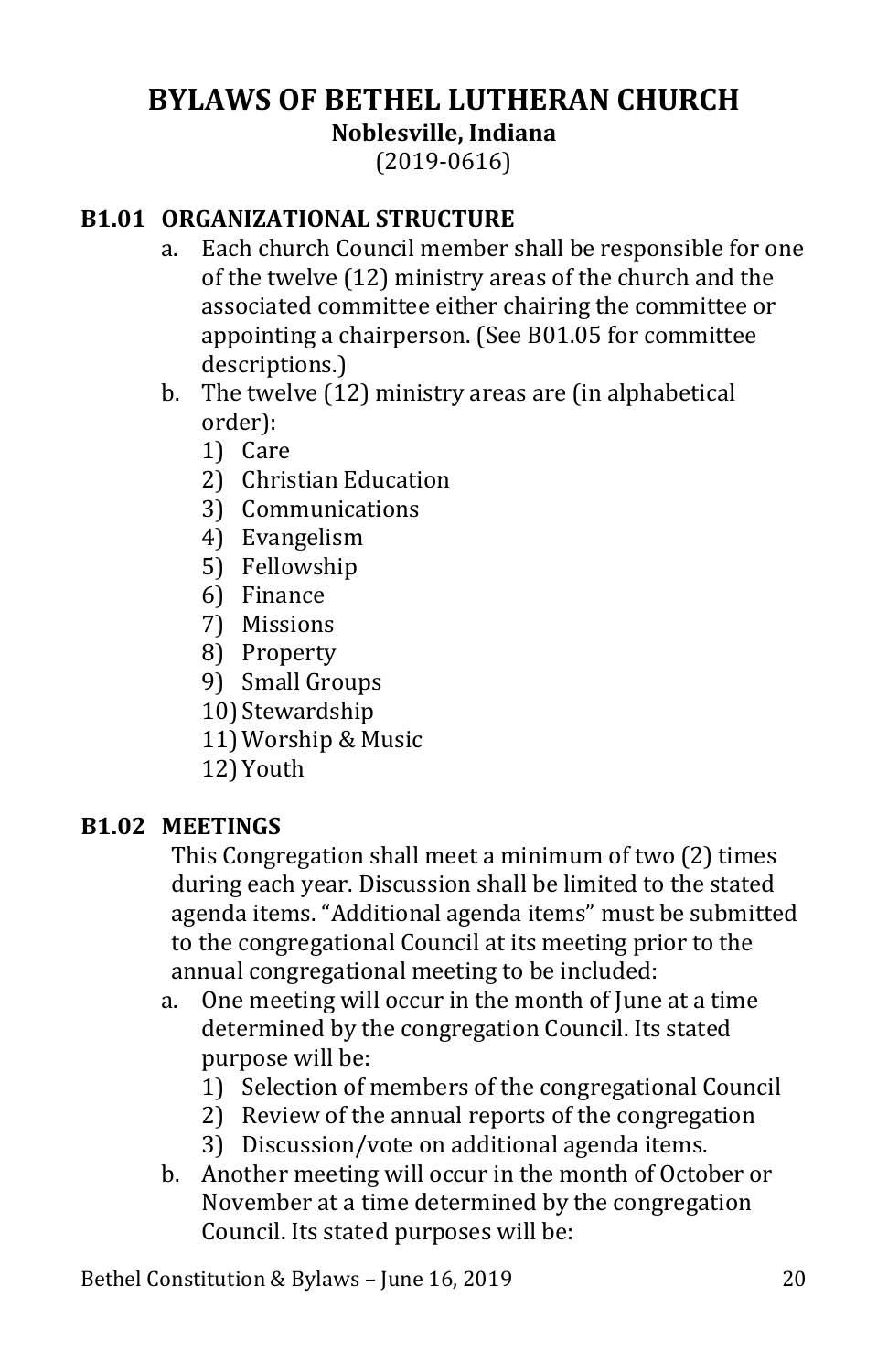- 1) Approval of the next year's congregation's budget
- 2) Discussion/vote on additional agenda items.

## <span id="page-21-0"></span>**B1.03 REMOVAL FROM MEMBERSHIP FOR INACTIVITY**

- a. "Active" or "Voting" members are confirmed members who have communed and made a contribution of record during either the current or preceding calendar year. (8.02.c)
- b. Any confirmed member that has not communed or made a contribution of record during the last 2 months should be personally contacted and encouraged to return to worship and giving.
- c. If the member continues to be inactive by the above definition, that member will be considered "inactive" and will have voting privileges suspended. The church records will be changed to reflect "inactive" status.

## <span id="page-21-1"></span>**B1.04 DUTIES OF OFFICERS**

- a. Congregation President
	- 1) Serve as chair of the Church Council for all Church Council, Executive Committee, and Congregational meetings.
	- 2) Provide leadership to the Church Council and congregational members and offer counsel to the pastor(s).
	- 3) Exercise with care that all meetings are conducted in an orderly and Christian manner.
	- 4) Serve as a resource to ministry teams, the staff and the Church Council.
	- 5) Annually, along with other members of the Executive Committee, conduct a performance review of the pastor(s).
	- 6) Activate the Emergency Plan if needed.
- b. Vice President
	- 1) Serve as vice-chair for the Church Council and act on behalf of the chair when the President is for any reason unable to participate.
	- 2) Perform such tasks as assigned by the Church Council or the Congregation.
	- 3) Serve as a resource to ministry teams and the staff.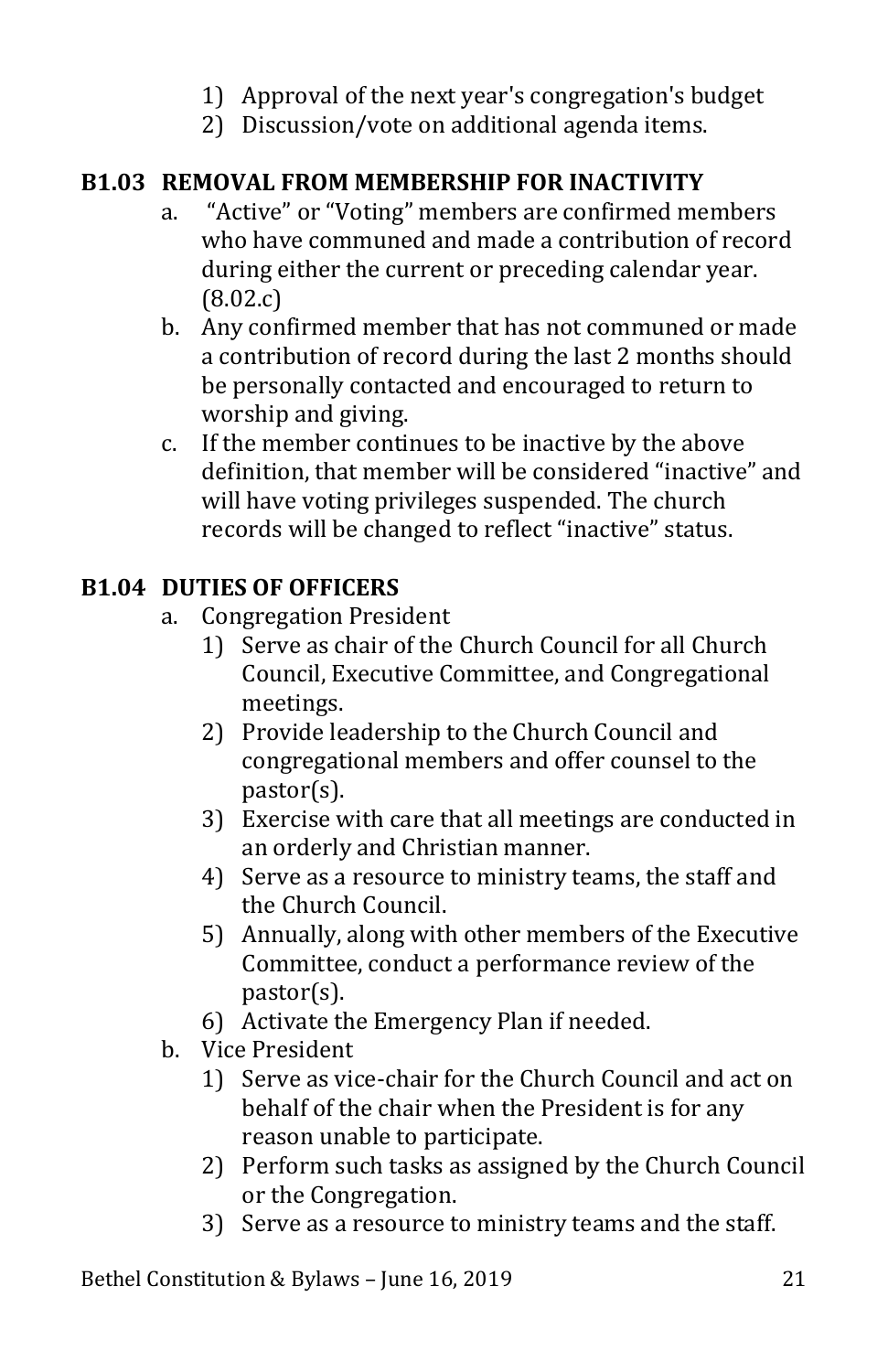- 4) In the event that the President is incapacitated as determined by the rest of the Executive Committee, the Vice President may activate the Emergency Plan if needed.
- c. Secretary
	- 1) Take, review, edit, and maintain a record of all meetings of the Church Council, Executive Committee, and the Congregation.
	- 2) Shall distribute such records to the Church Council and congregation in a timely manner.
	- 3) If not able to attend any of the above mentioned meetings, the Secretary shall be responsible for providing a substitute.
	- 4) Be the repository for all records pertaining to the tasks, missions, responsibilities, charters and other records of the ministry teams, temporary ministry teams and task forces created by the Church Council.
- d. Treasurer
	- 1) Oversee all financial matters and ensure that acceptable accounting methods are used in keeping all books of account.
	- 2) Oversee the work of the Accountant and Financial Secretary.
	- 3) Advise the Church Council of financial status and implications of short- and long-term decisions.
	- 4) Submit written reports to Church Council and Congregational business meetings.

# <span id="page-22-0"></span>**B1.05 MINISTRY COMMITTEES**

- a. Care
	- 1) Shall be responsible for creating an atmosphere of care and concern for all members of the congregation, including the training of lay members to make calls on hospitalized or shut-in members and members who been absent from worship or have special needs.
	- 2) Provide communion to shut-ins.
	- 3) Provide meals during times of illness or new birth.
	- 4) Provide on-going prayer for the vision and mission of the congregation as well as for members and friends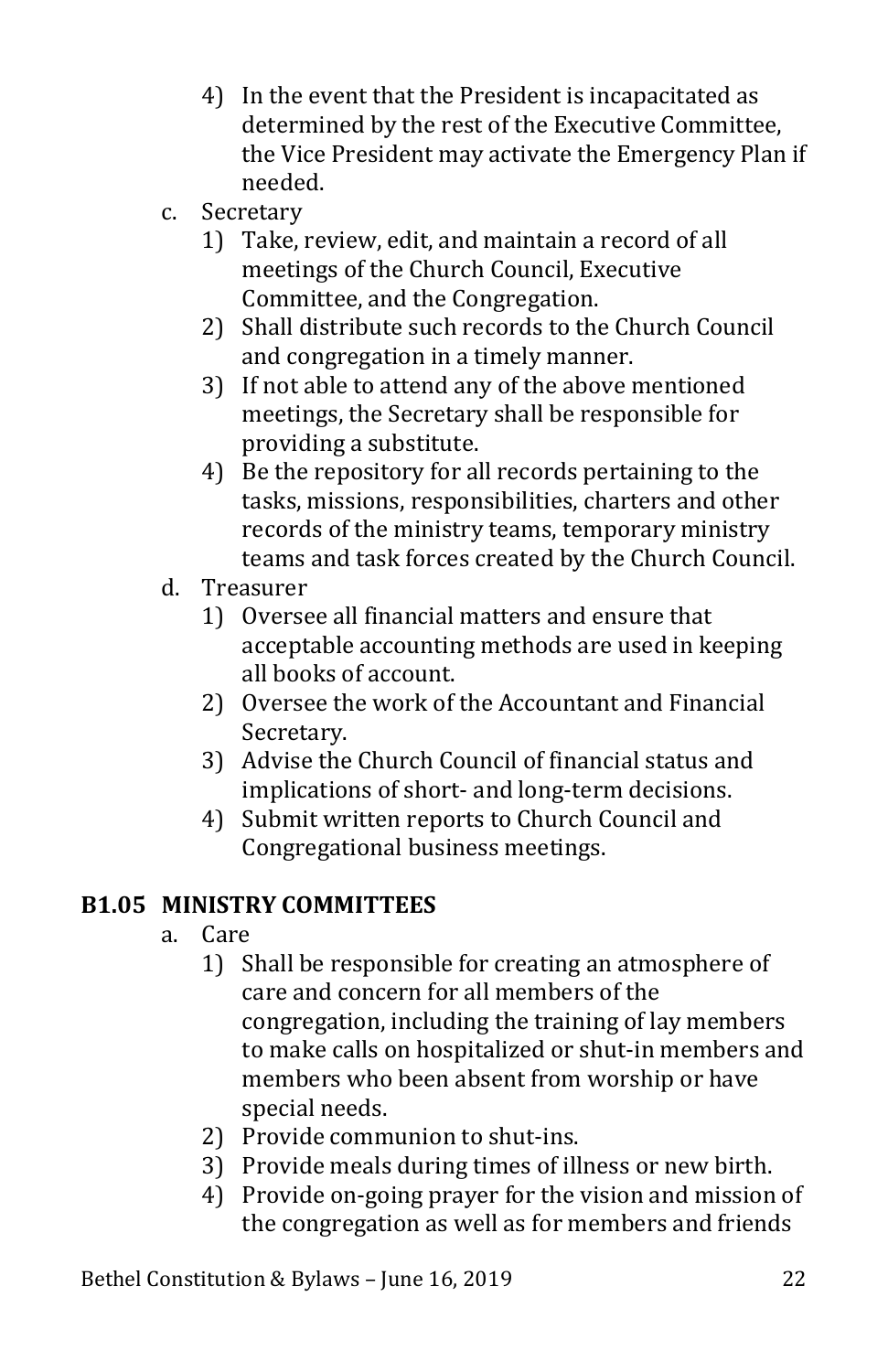who have specific prayer requests.

- 5) Provide a means of communication and care for all members.
- b. Christian Education
	- 1) This committee, in association with the pastor(s) shall oversee the conduct and promotion of the congregation's school(s) and the educational activities of all organizations within the congregation.
	- 2) Shall encourage the use of appropriate teaching and worship materials.
	- 3) Shall bring the call to the ministry of the Gospel and to other full-time church vocations to the attention of qualified youth of the congregation.
	- 4) The Bethel Preschool shall be a subcommittee of this committee.
- c. Communications
	- 1) Shall use various forms of communication website, email, videos, signs, etc., to convey the message of Jesus Christ to the congregation and the communities beyond.
- d. Evangelism
	- 1) Shall stimulate and lead all members of the congregation to "engage the curious, encourage the convinced, and empower the committed to be fully devoted disciples of Jesus Christ."
	- 2) Shall devote itself to deepening spiritual life.
	- 3) Shall periodically study the congregation in the context of its surrounding community to better reach out to that community.
- e. Fellowship
	- 1) Bring together the Church in congenial atmosphere for social events.
	- 2) Organize the Fellowship Hour on Sunday mornings.
- f. Finance
	- 1) Shall exercise oversight of all the financial affairs of the congregation to make sure that they are being conducted efficiently, giving particular attention to the prompt payment of all obligations.
	- 2) Shall prepare a draft budget for the each year and shall submit such draft budget to the church Council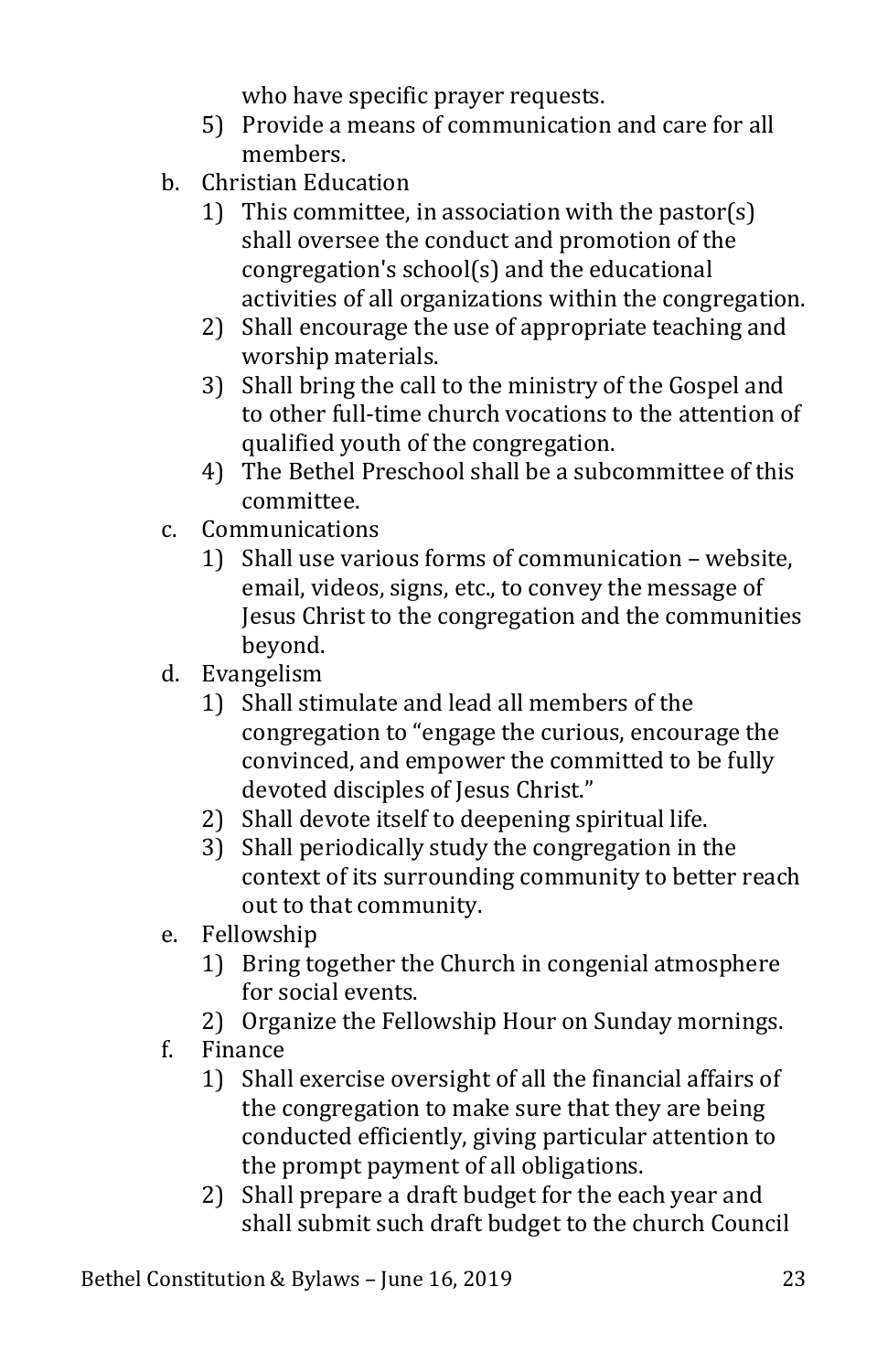for its action and later presentation to a congregational meeting.

- 3) Shall, subject to the approval of the church council, be responsible for the congregation's investments.
- 4) Shall be responsible for arranging a biennial audit or review by a qualified outside financial person or firm.
- g. Missions
	- 1) Shall support the mission of the Church to preach the Gospel and to make disciples for Christ.
	- 2) Shall organize and facilitate the collection of materials and funds in order to extend Christian compassion and helpfulness and to make disciples for Jesus in the community, the nation, and the world.
	- 3) The Pantry Committee is a subcommittee of the Missions Committee.
- h. Property
	- 1) Shall see to the proper maintenance and protection of all property of the congregation, and shall take care that the same is kept in good repair.
	- 2) Shall make sure that all property of the congregation is adequately insured.
- i. Small Groups
	- 1) Shall help to create, mentor, and sustain small groups within the congregation.
- j. Stewardship
	- 1) Promote the expression of Christian faith in daily living.
	- 2) Encourage gifts of time, talent and treasury to further the mission of the church.
	- 3) Promote the congregation's local, national and worldwide ministries.
	- 4) Teach the Christian use of money.
	- 5) Lead all members to higher levels of proportionate giving for the Lord's work.
	- 6) Shall be responsible for annual stewardship programs and other congregational efforts which lead to informed and grateful giving.
- k. Worship and Music
	- 1) Shall assist the congregation Council in seeing that the services of God's house are conducted regularly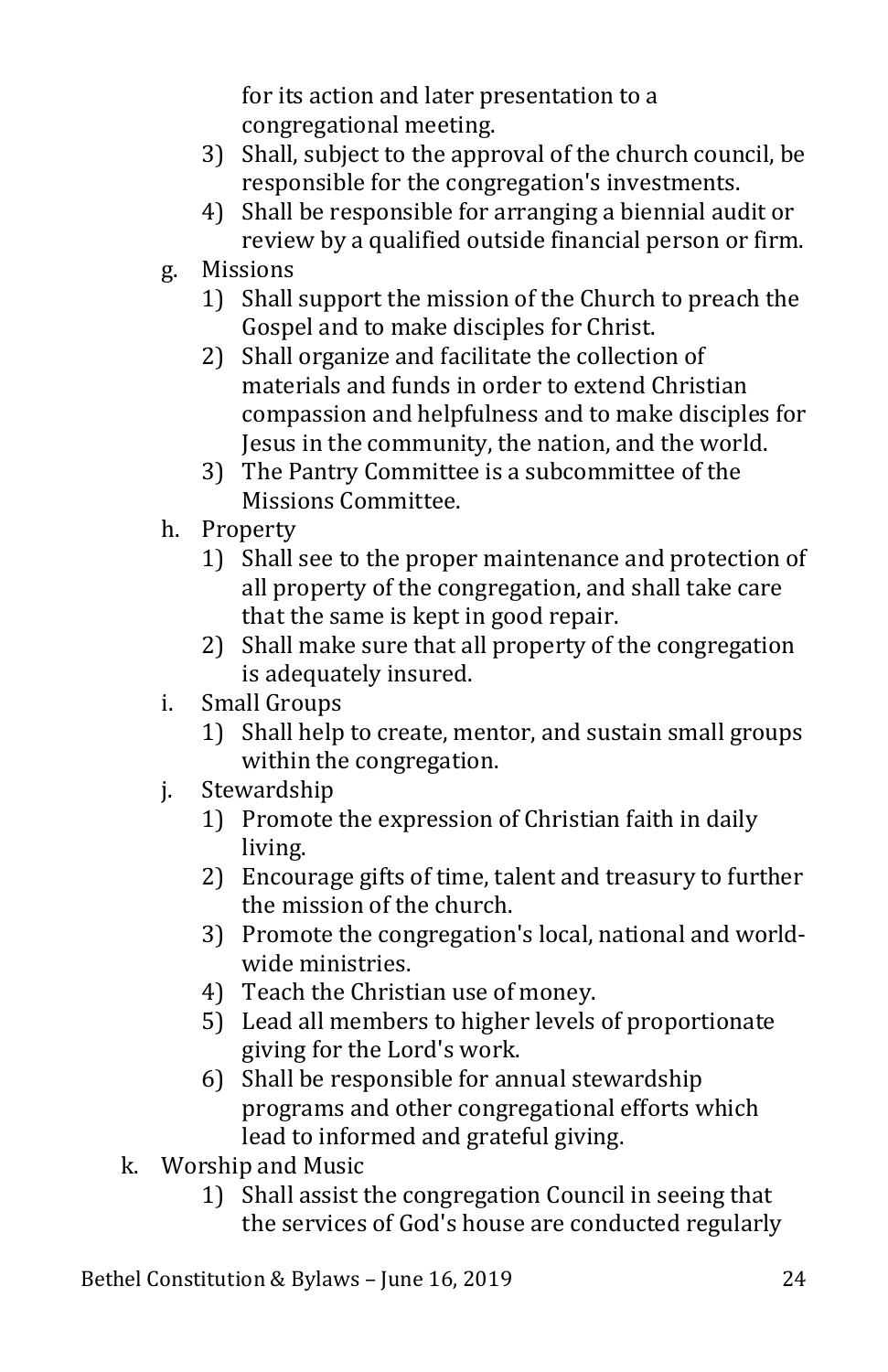and in accordance with the Lutheran liturgy accepted by the NALC.

- 2) Shall promote the welfare and effective service of the choirs of the congregation.
- 3) Shall insure that competent ushers are recruited and trained.
- 4) Shall insure that worship and other devotional materials are provided and properly cared for including paraments, vestments and musical instruments.
- 5) In consultation with the pastor, the organist, choir director, and/or band director, make sure that there are music supplies appropriate for use in the worship of a congregation
- l. Youth
	- 1) Shall oversee the Youth Ministry of Bethel Lutheran Church which includes Confirmation and the MIDWEEK youth group.
	- 2) The mission of this committee is to grow disciples among our middle and high school youth.

# <span id="page-25-0"></span>**B1.06 OTHER STANDING COMMITTEES**

- a. Preschool
	- 1) Shall be responsible for the operation of *Bethel Lutheran Preschool* and must see that it operates in accordance with the appropriate state and local laws and its own bylaws.
	- 2) Shall see that the school is operated with good Christian values.
	- 3) Shall be a subcommittee of the Christian Education Committee.
- b. Pantry
	- 1) Shall oversee the operation and resources of the Bethel *Food & Baby Pantry*.
	- 2) Shall be a subcommittee of the Missions Committee.
- c. Long Range Planning
	- 1) Shall have a minimum of five (5) members appointed by the Congregation Council, including the Church Council President.
	- 2) Shall serve terms shall be two (2) years.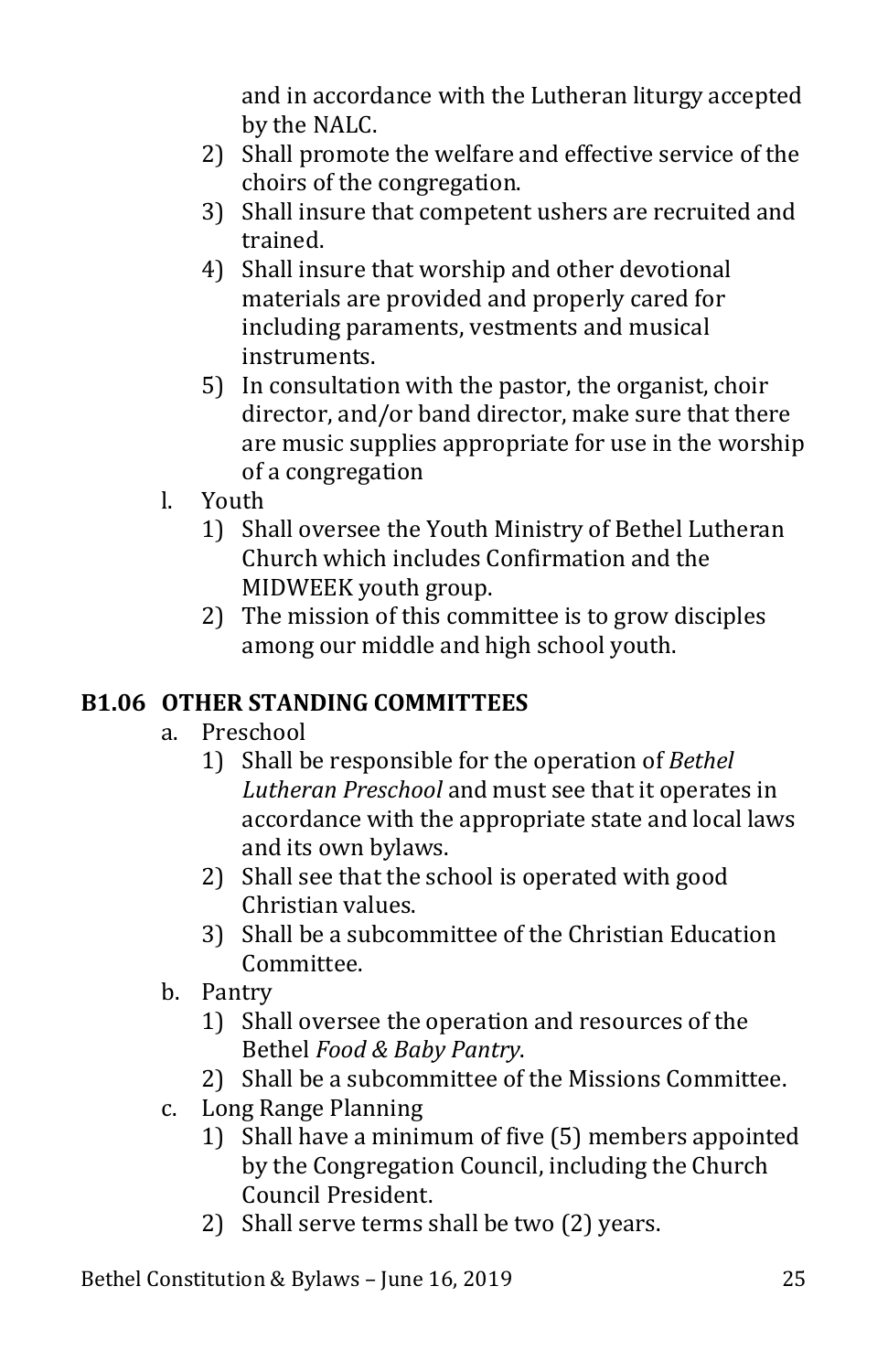- 3) Shall assist the Church Council in planning for the future in a logical way to meet the mission of this congregation.
- d. Nominating
	- 1) Shall seek at least as many nominations as council positions need to be filled.
	- 2) Shall have at least five (5) members, including the Council President.
	- 3) Council members going off the Council shall have first right of refusal to serve, and other members may be recruited as needed from the congregation.
	- 4) Candidates should represent the demographics of the congregation.
	- 5) The Nominating Committee should seek candidates whose leadership qualities meet the needs of the open ministry committees.
	- 6 ) The Church Council shall approve the slate of candidates to be presented to the congregation by the May Council meeting for their approval/election at the June congregational meeting.